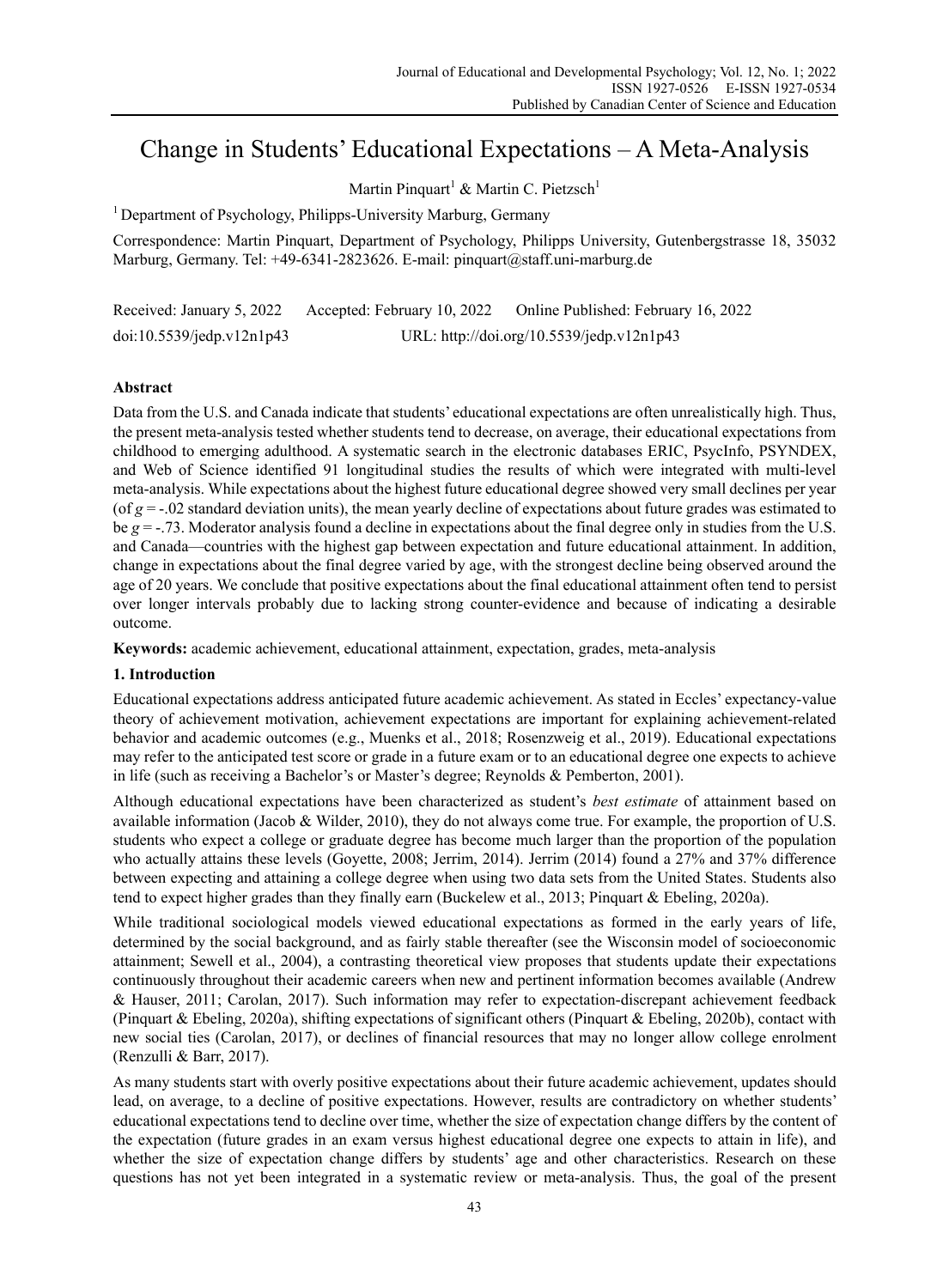meta-analysis was to integrate the results of available studies on these questions.

Although many students have been shown to maintain their expectations about the final educational degree when assessed over shorter time intervals, a number of studies observed that in the case of expectation change, declines (from more demanding to less demanding qualifications or to drop out from the educational system) were more common than increases (e.g., Alexander et al., 2008; Anders & Micklewright, 2015 when combining the "very likely" and "fairly likely" categories; Geagea et al., 2019). However, other studies found similar rates of expectation decrease and increase (Park et al., 2015; Tynkkynen et al., 2012) or even an average increase in educational expectations (Anders & Micklewright, 2015 when focusing on the "very likely" category). The inconsistent results may be based on different age ranges studied, use of different measures, cross-national differences, or different sample compositions (e.g., regarding socioeconomic status (SES) or gender). Results seem to be more consistent with regard to changes in expected future grades where expectations tend to decline, on average (e.g., Bucklew et al., 2013; Jensen & Moore, 2008, but for an exception, Saenz et al., 2017, study 1).

It has been suggested that students' educational expectations decrease more at an older age because expectations of younger children may be based on hopes and ambitions while older students become more aware of barriers that limit the chance of fulfilling high expectations which makes their expectations more realistic (Park et al., 2015; Muenks et al., 2018). In fact, Dauber (1994) found a very small increase of educational expectations between grade 4 and 5 while expectations started to decline between grade 6 to 8. Mello (2008, 2009) also found evidence for an inverted u-shaped change of educational expectations, although expectations peaked in this study around the age of 20 years.

SES may be another source of differential change of expectations. Anders (2017) and Park et al. (2015) showed that adolescents from low-SES families are much more likely to revise their expectations downwards and much less likely to raise their expectations than peers from high-SES families. In contrast, Mello (2009) observed that change of educational expectations from age 14 to 26 did not vary by SES. The growth in socioeconomic inequality of expectations observed by Anders (2017) and Park et al. (2015) was related to asymmetric reactions toward achievement feedback, with students from high-SES families being more likely to raise their expectations in response to improved academic achievement (Anders, 2017).

A number of studies found gender differences in expectation change with male students showing more negative or less positive change of their educational expectations than female peers (May & Witherspoon, 2019; Mello, 2008), although gender differences tended to be quite small and were not consistently found across available studies (e.g., Perkins, 2017). Possible gender differences in students' expectations have been explained by related differences in parental expectations and parental educational involvement (Wells et al., 2012).

#### **2. Research Questions**

In sum, the goal of the present meta-analysis was to integrate the results of available studies on change in educational expectations from childhood to emerging adulthood. The meta-analysis provides important knowledge on whether different kinds of students' educational expectations tend to decline and whether there are subgroups that are more likely to downgrade their expectations than others.

Given the fact that many young people have overly positive expectations about their future educational attainment (e.g., Buckelew et al., 2013; Jerrim, 2014), the first research question asked whether students' educational expectations tend to decline, on average, over time.

Within a defined interval, such as a semester or an academic year, students are more likely to receive clear achievement feedback regarding their future grade at the end of the respective time span (e.g., through midterm exams or teacher feedback on completed assignments; Jensen & Moore, 2008) than about their chance of attaining a final academic degree in the more distant future. Thus, there are more triggers for change in grade expectations than in expectations about the final academic degree, which could lead to stronger change of the former expectation. Therefore, the second research question asked whether grade expectations show, on average, stronger declines than expectations about the final academic degree. As the time intervals between repeated assessments of expectations varied between studies, we analyzed standardized scores addressing change within one year.

As older students may be more responsive to negative feedback about their educational prospects (Park et al., 2015; Muenks et al., 2018), the third research question asked whether the amount of expectation change varies by student age. Given the fact that two studies found an inverted u-shaped statistical effect of age on expectation change (Dauber, 1994; Mello, 2008) while some others found linear age effects with stronger declines in older samples (Alexander et al., 2008; Anders & Micklewright, 2015; Geagea et al., 2019), we searched for a linear as well as a quadratic age effect.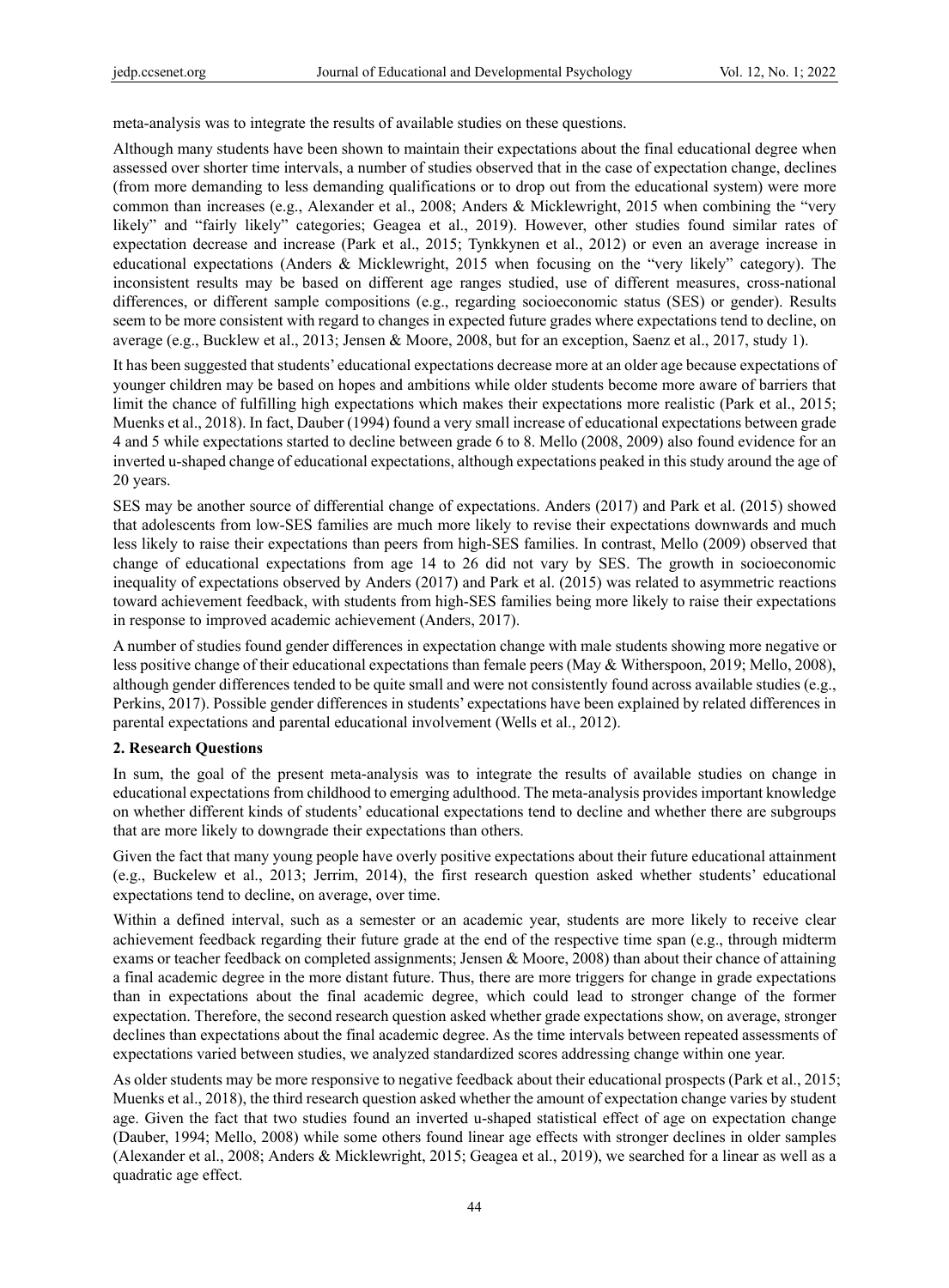Based on the work on SES differences in change of educational expectations (Anders, 2017; Diemer & Hsieh, 2008; Park et al., 2015), the fourth research question asked whether students from low-SES families show stronger declines of educational expectations than students from other families. Building on May and Witherspoon (2019) and Mello (2008), the fifth research question asked whether studies with a higher percentage of male students report stronger declines of educational expectations.

A cross-national analysis by Jerrim (2014) found larger discrepancies between the percentage of students who expect to attain a college degree and the factual national rates of college completion in the U.S. and in Canada compared to other countries such as Germany, the U.K., and Sweden. The author explained the high expectation-achievement gap in the U.S., amongst others, by government policy which encouraged more young people to consider attending college even if they do not have sufficient financial resources for college completion. Higher expectation-attainment gaps should cause stronger pressure for adjusting overly high educational expectations. Therefore, the sixth research question asked whether young people from the U.S. and Canada would be more likely to reduce their educational expectations over time compared to peers from other countries.

Expectations about a future grade or the highest final educational attainment are usually assessed with single-item indicators which show face validity, although answers of some students may be biased in the direction of socially desirable high expectations. Given the similarities in the assessments across available studies, we were not able to test for moderating effects of the kind of measure used. However, some pieces of information were available on the external validity of the sample – whether a nationally representative sample was used – and the attrition rate (as attrition creates a risk for bias when individuals who drop out have unique characteristics that are relevant to the phenomenon of interest, such as low academic achievement; Nunan et al., 2018). Another potential source of bias is the file-drawer problem resulting from a reduced probability of getting nonsignificant results with very small effect sizes published. Nonetheless, available meta-analyses do not consistently find smaller effect sizes in unpublished as compared to published studies (Wagner, in press). For testing possible moderating effects of these methodological criteria, the final research question asked whether the size of expectation change differs by the (initial) representativeness of the sample, dropout rate, and between published versus unpublished studies.

#### **3. Methods**

#### *3.1 Study Selection*

Studies were identified by a systematic search in the databases ERIC, PsycInfo, PSYNDEX, and Web of Science (search terms: (expectation OR expectanc\*) AND (student OR pupil OR child OR adolescent) AND education AND longitudinal). In addition, the reference sections of the identified papers were searched for additional studies. Studies were included if they:

- a) repeatedly assessed students' educational expectations about future grades, future performance in an academic test, and/or the highest final educational degree one anticipates to accomplish,
- b) provided sufficient information for computing standardized change of the expectation (e.g., means and standard deviations), and
- c) have been published or made available online before November, 2021.

Studies were excluded if they

- a) assessed hopes or aspirations rather than expectations (as expectations tend to be more realistic than hopes and aspirations, and should, therefore, be distinguished from expectations; Reynolds & Pemberton, 2001),
- b) assessed expectations of parents or teachers, rather than of students,
- c) assessed only immediate expectation change during participation in an experiment, or
- d) provided only multivariate results in which change scores have been adjusted for effects of third variables (e.g., SES) because bivariate and multivariate effect sizes cannot be combined in meta-analysis (Schmid et al., 2020).

Unpublished studies that were identified by the literature search were included if they fulfilled the inclusion criteria. No language restrictions were applied, but only three studies not written in English fulfilled the inclusion criteria. The final literature search was completed on October  $31<sup>st</sup>$ , 2021. The meta-analysis was conducted according to the PRISMA guidelines. We identified 1,517 papers. After screening and assessing for eligibility, we included 91 studies in our meta-analysis. The PRISMA flow chart is given in Figure 1 and information on the included studies is provided as supplementary online information S1 and S2.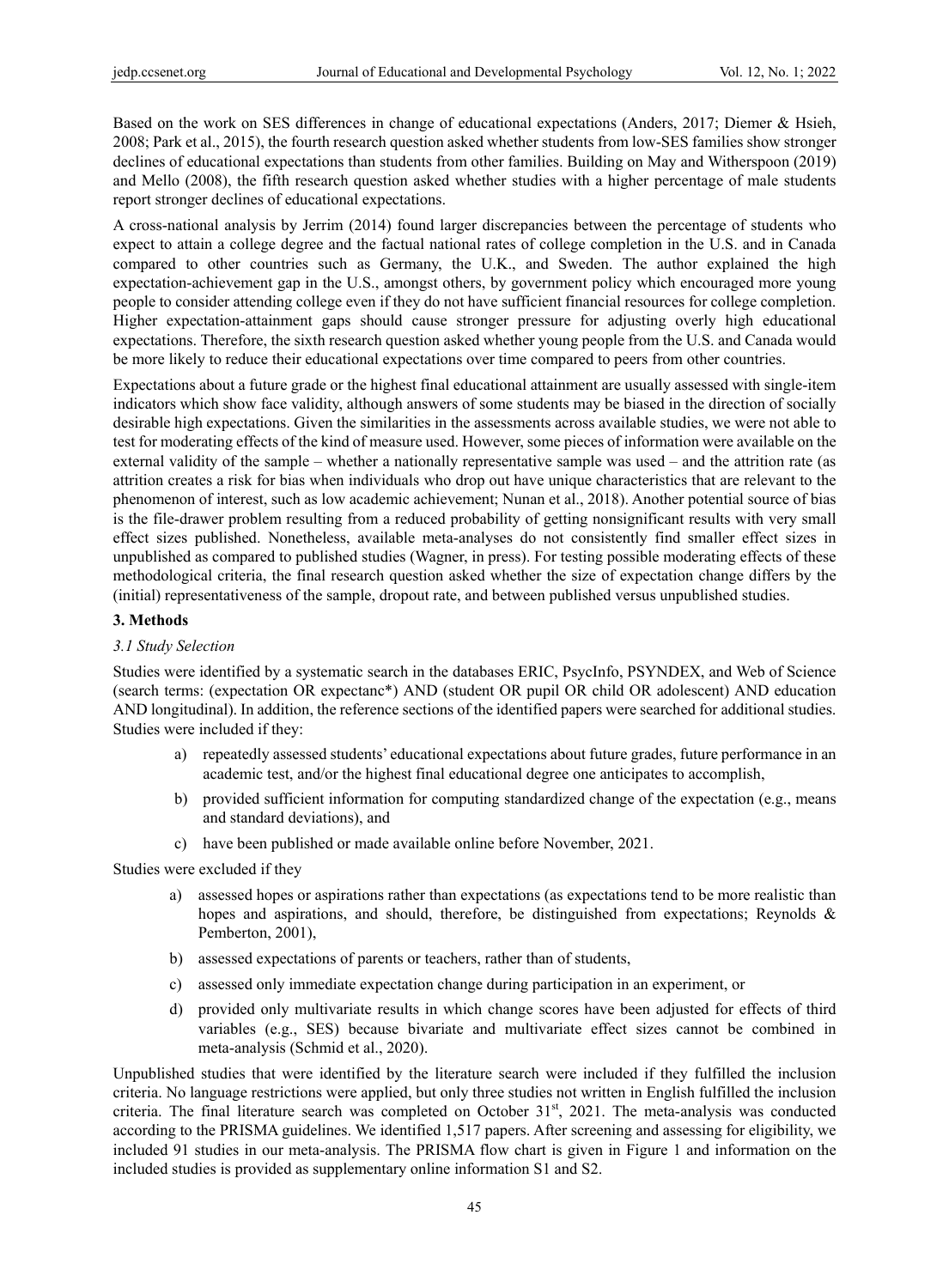

Figure 1. PRISMA Flow Diagram

The following data were entered: country of data collection, number of participants, mean age (in years), percentage of female participants, percentage of participants who belonged to an ethnic minority, use of a nationally representative sample (1 = no, 2 = yes), SES (1 = most or all participants from families of low SES, 2 = most or all participants from families of high SES, 3 = mixed SES or SES not reported), response rate, publication status (1 = unpublished, 2 = published), kind of expectation (1 = grade/test score, 2 = final educational degree), and yearly standardized change in educational expectations (in standard deviation units). Positive scores indicate that expectations increased and became more ambitious.

All studies were coded by the first author. In addition, a random sample of 50% of the studies was also coded by a graduate student with experience in meta-analysis. The mean interrater reliability (intraclass correlation coefficient) was .84. Differences between the two coders were resolved by discussion. As our meta-analysis only analysed already existing data, no approval from an ethical board was needed.

## *3.2 Statistical Analysis*

The amount of expectation change was calculated as the difference between post-test score and pre-test score, divided by the standard deviation (*SD*) at pre-test. As the size of change that refers to different time intervals would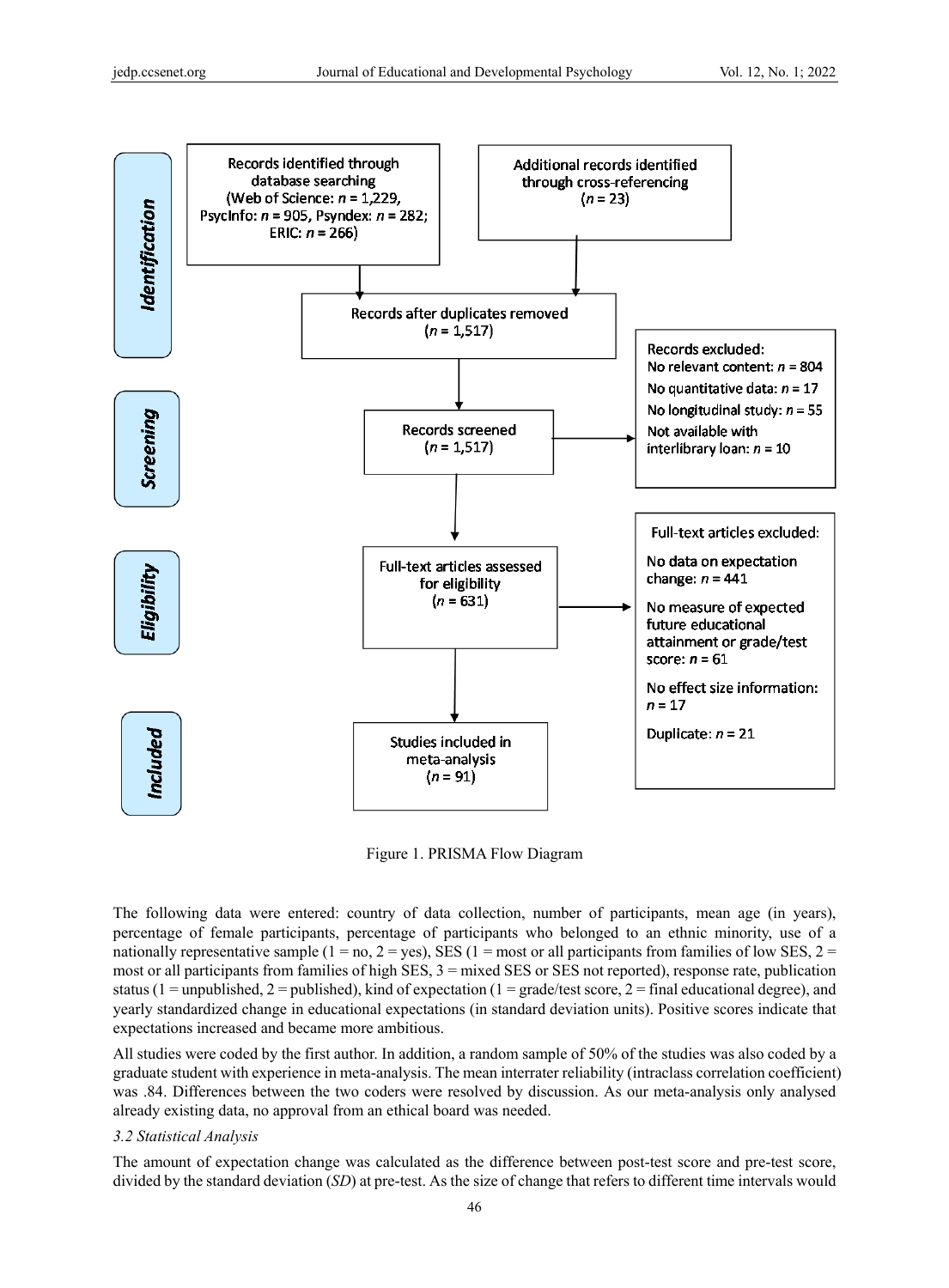be difficult to compare, we computed standardized change per year. For example, if data were reported for a one-semester interval, the change score from this study was doubled. The effect sizes were transformed to Hedges' *g* that corrects for bias due to small sample size. Outliers that diverged by more than two *SD's* from the mean effect size were set to values of two *SD's* from the mean in order to avoid a disproportional effect on the weighted mean scores (Schmid et al., 2020). To address dependency in effect sizes if studies provided more than one effect size per sample (e.g., when reporting three yearly assessments), we applied hierarchic meta-analysis (Cheung, 2014). This approach allows for multiple effect sizes per study by considering that effect sizes (change scores; Level 1) are nested within samples (Level 2) that are nested within studies (Level 3). Thus, three-level meta-analyses consider that multiple effect sizes derived from the same source are correlated and, at the same time, disentangle the different sources of variability of these effect sizes. Random-effects models were computed that consider variation of the estimated effect sizes because of real differences as well as sampling error (chance).

For testing moderating effects of continuous variables and categorical variables (e.g., high vs. low SES), the potential moderator variables were entered as predictors at Level 2 or 3, respectively. The latter approach allows for comparing mean change scores between subgroups, as is otherwise done in analysis of variance. The analyses were computed with the metafor package in R (Viechtbauer, 2010).

A trim-and-fill analysis was computed for testing whether our results may be influenced by publication bias (Duvall & Tweedie, 2000). The goal of this method is to identify and correct for funnel plot asymmetry. The funnel plot (a scatter plot with studies' effect sizes on the horizontal axis and their standard errors on the vertical axis) is supposed to be symmetrical if no publication bias occurs. Trim-and fill provides bias-adjusted mean effect sizes by imputing results of possibly missing studies that would be necessary for producing a symmetrical funnel plot.

## **4. Results**

The 91 studies provided data on 183,301 individuals. At the first assessment, they had a mean age of 16.17 years (*SD* = 2.56, range 10.5 to 21.5); 50.6% were female and 36.7% belonged to an ethnic minority. Sixty-eight studies provided data for one interval while the others reported results for up-to seven yearly intervals.

Regarding the first research question, a model without Level 2 predictor variables estimated a weighted mean yearly expectation change of  $g = -.39$  standard deviation units (Table 1), indicating that students' expectations became less positive over time. There was significant variation between effect sizes of the individual studies  $(Q(415) = 8013.87, p < .001)$ , thus indicating a need for searching moderator variables that affect the size of statistical effects. Most of the variance reflected variation between studies (95.7%), with 3.9% of the variance reflecting between-sample variance (from studies consisting of more than one sample) and 0.4% of the variance reflecting within-sample variation (from studies providing data on more than one interval). Trim-and-fill analysis did not find hints of a possible underestimation of expectation change due to publication bias.

For analyzing whether the size of change differs between studies that assessed expectations about future grades/future test scores versus the highest future educational attainment, we specified a dummy variable at Level 3, comparing change scores between both kinds of studies. The moderator effect of the Level 3 variable was statistically significant (Table 1). While the weighted mean yearly change of grade expectations was  $g = -0.731$ , the mean yearly decline of expectations about the highest future attained educational degree was much smaller (*g* = -.022). Due to the observed differences in change of expectations about grades in the near future versus the final educational degree attained in the more distant future, the next research questions were analyzed separately with regard to both kinds of expectations.

| Twore it Ebenharde mean enange of bradents' cuacational expectations         |         |              |              |                |     |                |  |  |  |
|------------------------------------------------------------------------------|---------|--------------|--------------|----------------|-----|----------------|--|--|--|
| <b>Correlates</b>                                                            | g       | 95%-CI       |              |                | dt  | $\overline{F}$ |  |  |  |
| Total change                                                                 | - 386   | $-.528-.245$ |              | $-5.36***$ 414 |     |                |  |  |  |
| Comparison expectations about future grades and final educational attainment |         |              |              |                |     | $56.64***$     |  |  |  |
| Future grade or test performance                                             | $-731$  |              | $-.966-.496$ | $-6.19***$     | 91  |                |  |  |  |
| Final educational attainment                                                 | $-.022$ | $-.039$      | $-0.06$      | $-2.67**$      | 323 |                |  |  |  |

Table 1. Estimated mean change of students' educational expectations

*Note*. *g* = weighted mean expectation change, 95%-CI = *confidence interval of g. t* = test for the significance of the correlational coefficient,  $df =$  degrees of freedom,  $F =$  test for between-group difference. \*\*  $p < .01$ , \*\*\*  $p < .001$ .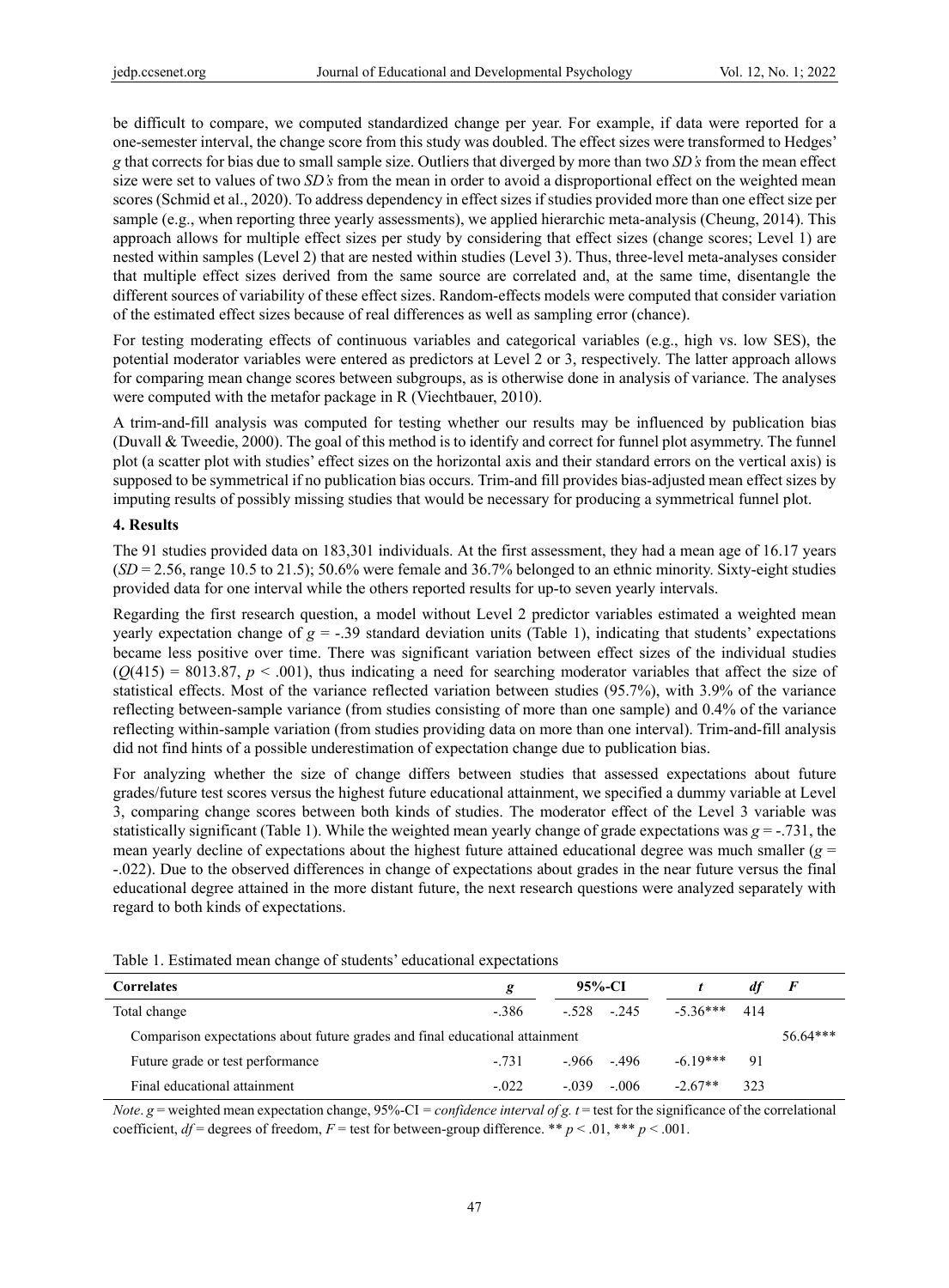For analysing age differences in expectation change, we specified a Level 2 model with linear and quadratic effects of age. As shown in Table 2, we did not find significant moderating effects of age on change in expectations about future grades. However, age moderated the size of change in expectations about the final educational degree. As shown in Figure 2, declines in expectations became slightly stronger across adolescence until the age of 20 years, followed by a weaker decline in the early 20s.



Figure 2. Yearly change of expectations about the highest future educational attainment (in standard deviation units)

For analysing moderating effects of SES, we specified a new level-2 model that contrasted students from high-SES versus low-SES families. About 55% of the available studies had to be excluded from this analysis as they did not provide separate data on expectation change in both groups of families. We found that levels of expectation change did not vary significantly between samples from low-SES versus high-SES families (Table 2). There were also no moderating effects of child gender.

For cross-national comparisons, we specified a Level-3 dummy variable that contrasted studies from the U.S. and Canada with other studies. We found a moderating effect of this country variable on change in expectations about the final educational degree (Table 2). While expectations decreased in studies from the U.S. and Canada (*g* = -.040, 95%-confidence interval [CI] -.068 to -.011,  $t = -2.71$ ,  $p < .01$ ), we found no such change in studies from other countries ( $g = .009$ , CI -.028 to .055,  $t = .38$ ,  $p < .71$ ). No significant moderating effect of country appeared in the analysis on change of expectations about future grades.

With regard to study quality, results did not vary between studies with (nationally) representative community-based samples and other studies. Regarding a possible moderating effect of attrition rate, Bankhead et al. (2017) suggested as a rule of thumb that an attrition rate of  $\geq$  20% would pose serious threads to validity. However, tests for moderating effects did not find significant differences between studies with high versus low attrition rate. Similarly, the size of expectation change did not vary between published and unpublished studies (Table 2).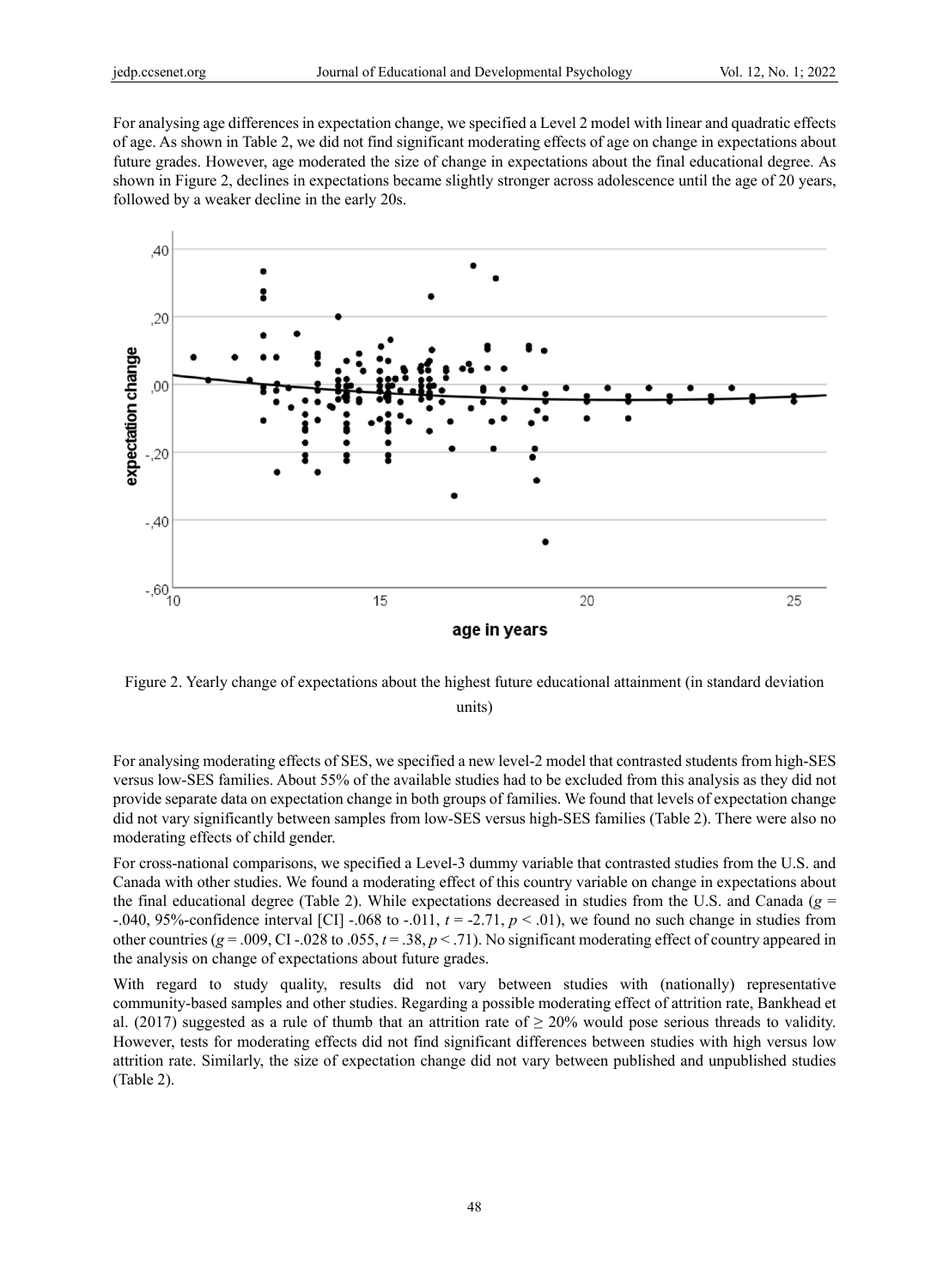| Predictor variables                                                | Change in expectations about future<br>grades/test performance |         |             |         | Change in expectation about future highest<br>educational attainment |                  |     |     |
|--------------------------------------------------------------------|----------------------------------------------------------------|---------|-------------|---------|----------------------------------------------------------------------|------------------|-----|-----|
|                                                                    | Coefficient<br>df<br>T-ratio<br>$\boldsymbol{p}$               |         | Coefficient | T-ratio | df                                                                   | $\boldsymbol{p}$ |     |     |
| Linear age effect <sup>1</sup>                                     | .055                                                           | .62     | 89          | .54     | $-.019$                                                              | $-2.01$          | 320 | .05 |
| Quadratic age effect <sup>1</sup>                                  | $-.005$                                                        | $-1.42$ | 89          | .16     | .001                                                                 | 2.02             | 320 | .05 |
| SES $(2 = high, 1 = low)$                                          | .040                                                           | .58     | 32          | .57     | $-.032$                                                              | $-.97$           | 151 | .34 |
| % male students                                                    | .004                                                           | .88     | 65          | .39     | $-.000$                                                              | $-.11$           | 320 | .91 |
| Country $(2 = U.S./Canada, 1 =$<br>others)                         | $-.350$                                                        | $-1.27$ | 90          | .21     | $-.047$                                                              | $-2.60$          | 331 | .01 |
| Representative<br>community-based sample $(2 =$<br>yes, $1 = no$ ) | $-2$                                                           |         |             |         | .003                                                                 | .15              | 321 | .89 |
| Attrition rate (2: < 20%, 1: $\ge$<br>20% or not reported)         | .124                                                           | 1.23    | 90          | .23     | .036                                                                 | 1.96             | 321 | .06 |
| Publication status $(2 =$<br>published, $1 =$ unpublished)         | .384                                                           | 1.35    | 90          | .18     | .034                                                                 | 1.86             | 321 | .07 |

Table 2. Analysis of moderator effects of study variables on the amount of expectation change

*Note. T*-ratio = test for the significance of the moderator variable,  $df =$  degrees of freedom,  $p =$  level of significance. <sup>1</sup> Both variables were entered simultaneously in the analysis. <sup>2</sup> All studies on grade expectations used convenience samples.

#### **4. Discussion**

The present study reports the results of the first meta-analysis on change of expected future grades and expected final educational attainment from late childhood to emerging adulthood. While yearly declines of expectations about the final educational degree were found to be very small in a statistical sense (Cohen, 1992), there were moderate-to-large declines of expectations about future grades or performance in an academic test. Change in expectations about the final educational degree varied by student age and between countries while there were no significant moderating effects of SES, gender, representativeness of the sample, attrition rate, or publication status.

As hypothesized, there was a substantially stronger decline of expectations about a future grade than about the final educational degree in the distant future, probably reflecting clearer and stronger negative feedback about the attainability of the initially expected high grades than about long-term educational prospects (Foster et al., 2017; Jensen & Moore, 2008). The fact that the mean yearly decline in expectations about the final educational degree was only very small indicates that there is minor *change* (in line with proponents of learning theories; Andrew & Hauser, 2011; Carolan, 2017), although mean levels of expectations remain rather *stable* (as suggested by the Wisconsin model of socioeconomic attainment; Sewell et al., 2004). Another meta-analysis had reported high correlational stability of students' educational expectations of *r* = .50 (Pinquart & Ebeling, 2020a).

When interpreting the mean moderate-to-large decline of grade expectations by -.73 *SD*, we have to be aware that this score refers to estimated change across the interval of one academic year. Thus, mean change within one semester would be about -.37 *SD*, which indicates, on average, small change (Cohen, 1992).

One might ask whether the observed very small mean yearly change of expectations about the finally attained academic degree is of any practical relevance. As we analysed data across a 15-year interval (from the earliest age at start of a study until the latest age at the end of a study), mean declines of -.022 standard deviation units per year would add up to about -.33 *SD*, which would indicate a small effect size (Cohen, 1992). Mean declines of expectations of students from the U.S. and Canada would even add up to -.51 *SD* – a moderate effect size that is of practical relevance (Cohen, 1992).

As Jerrim (2014) noted that the average difference between expected and factual attainment of a college degree of U.S. students was 27% (when using data from the PISA study) and 37% (when using data from the Trends in Mathematics and Science Study), one could ask why mean changes of expectations tend to be rather small or even very small when looking at shorter intervals. A first reason might be that larger numbers of students who gave up their college expectation did not provide data on expectation change because of dropping out of the educational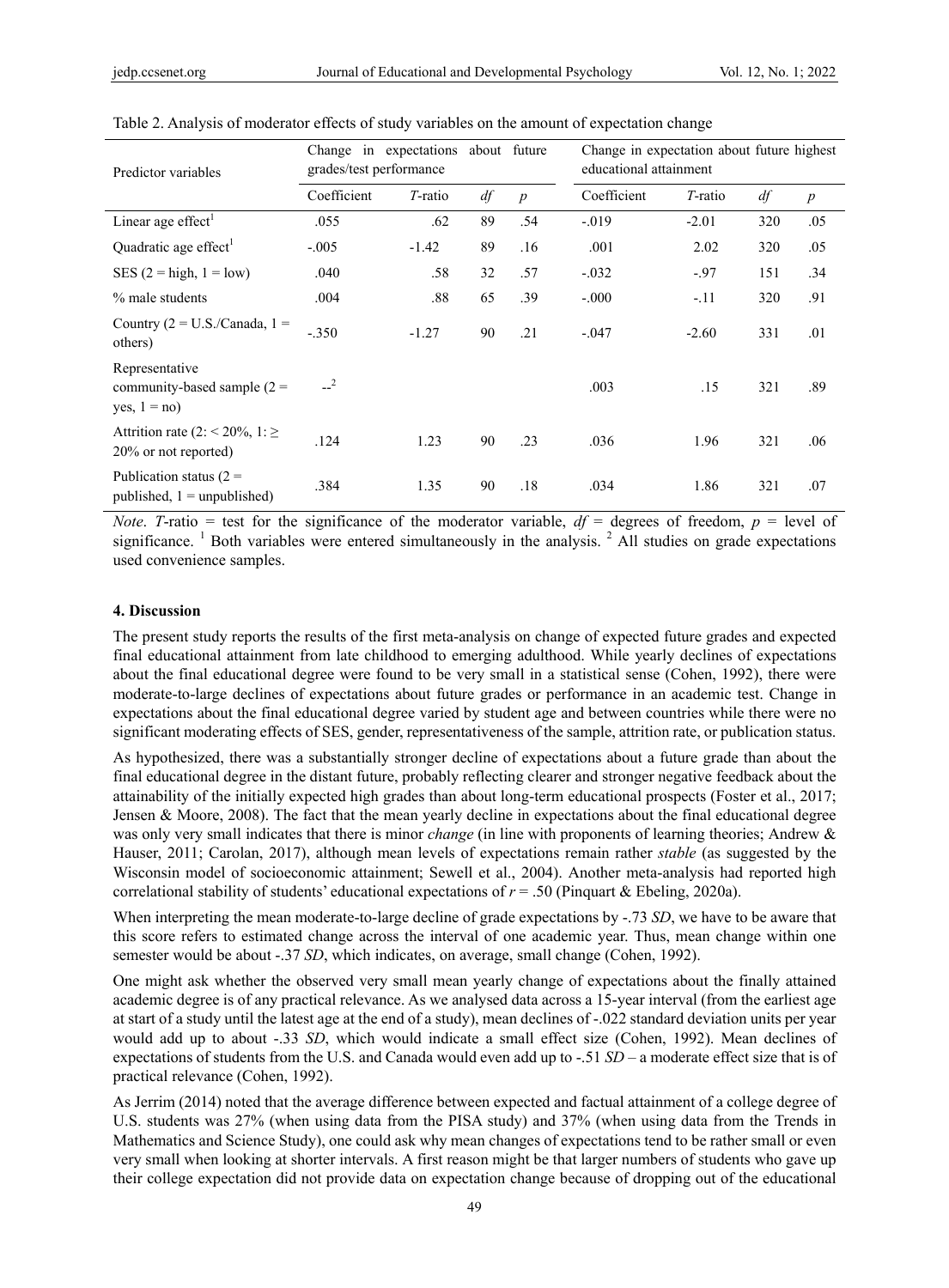system and, therefore, not participating at the follow-up assessment of high-school-based or college-based longitudinal studies. A second reason might be that students could maintain high expectations despite disconfirming evidence, for example when believing that, even if they cannot start or complete college or attain an advanced college degree in the near future, they may finally succeed at a later age (Wyatt, 2011). Thus, they may immunize their expectations against present disconfirming feedback (Panitz et al., 2021) and may or may not change their expectations at a later age after the early twenties.

In line with Mello (2008), we found evidence for an inverted u-shaped change of expectations about the final educational attainment with strongest expectation change around the age of 20 years. This supports the notion that overly positive expectations become (slightly) less positive across adolescence, indicating that young people become increasingly more aware of barriers that limit the chance of fulfilling high expectations (Park et al., 2015; Muenks et al., 2018). Expectations tended to change less in the early 20s after gaining a foothold in college or after leaving the educational system. Nonetheless, we observed still very small average declines in the early 20s, possibly due to students who noticed that they are not meeting the academic requirements at college, who lose interest in studying or whose financial resources may not be sufficient for staying at college (Heublein, 2014).

Although students from low-SES families tend to have a lower chance of fulfilling high educational expectations (Anders, 2017; Diemer & Hsieh, 2008), we did not find a moderating effect of SES on the size of expectation change. However, only a minority of studies had provided separate data from low-SES and high-SES families, which reduced the statistical power of our analysis. In addition, many studies have been conducted with college students who were probably more homogeneous in their expectations about the final educational degree as the studies included only those students from families of low SES who succeeded with entering college.

The present meta-analysis indicates that stronger gaps between expectations of attaining a college degree and factual rates of college completion in the U.S. and Canada (Jerrim, 2014) lead to stronger adjustment of students' expectations compared to students from other countries. Although some students from other countries also change their expectations over time, decreases and increases in expectations are more balanced in the other countries (Anders & Micklewright, 2015; Tynkkynen et al., 2012).

There was no moderating effect of gender composition of the sample. As only a small minority of studies had provided separate results on male and female students, it was difficult to identify a moderator effect of gender. The lack of moderating effects of representativeness of the sample, attrition rate, and publication status indicate that our results were robust with regard to these characteristics.

#### **5. Limitations and Conclusions**

The following limitations of our meta-analysis have to be mentioned. First, educational expectations were usually assessed with single-item indicators that are less reliable than multi-item indicators (Spörrle & Bekk, 2014). Second, no longitudinal data were available on the first years of elementary school. Third, there were more studies on change in expectations about the final educational attainment than about change in expectations about the grade in a future exam, which results in lower test power in the latter analyses. Fourth, the identification of moderating effects of SES was also complicated because most studies had not provided separate effect sizes for students from families of high versus low SES.

Despite these limitations, the following conclusions are drawn from the present meta-analysis. First, we conclude that positive expectations about grades in the near future are more likely to be reduced than expectations about the final educational attainment in the distant future, probably because students get clearer expectation-disconfirming feedback about the chance of fulfilling grade expectations than about their chance of attaining an academic degree at a later age. Second, we conclude that a weak trend to reduce one's expectations about a future educational degree is only observed in countries with the highest expectation-achievement gap – as observed in the U.S. and Canada. Students from other countries tend to be, on average, more realistic about their future educational prospects and are, therefore, less in need for downgrading their expectations. Third, we conclude that there is not a typical age for changing one's educational expectations, as such changes were observed across adolescence and into emerging adulthood. Nonetheless, reductions of expectations were most obvious in late adolescence—a time when typical students make their transition from high-school to university or to an apprenticeship and/or a job in the non-academic field, respectively. Fourth, with regard to future research needs, it would be interesting to gain more knowledge about triggers of expectation change, for example regarding the role of academic performance feedback, success in college entrance tests, changes in parental financial circumstances or in college fees. Similarly, more empirical research is recommended on processes that contribute to the persistence of educational expectations despite disconfirming evidence. Fifth, positive educational expectations tend to be socially desirable (Jerrim, 2014) and may be a source of striving for success but may also be a source of academic stress and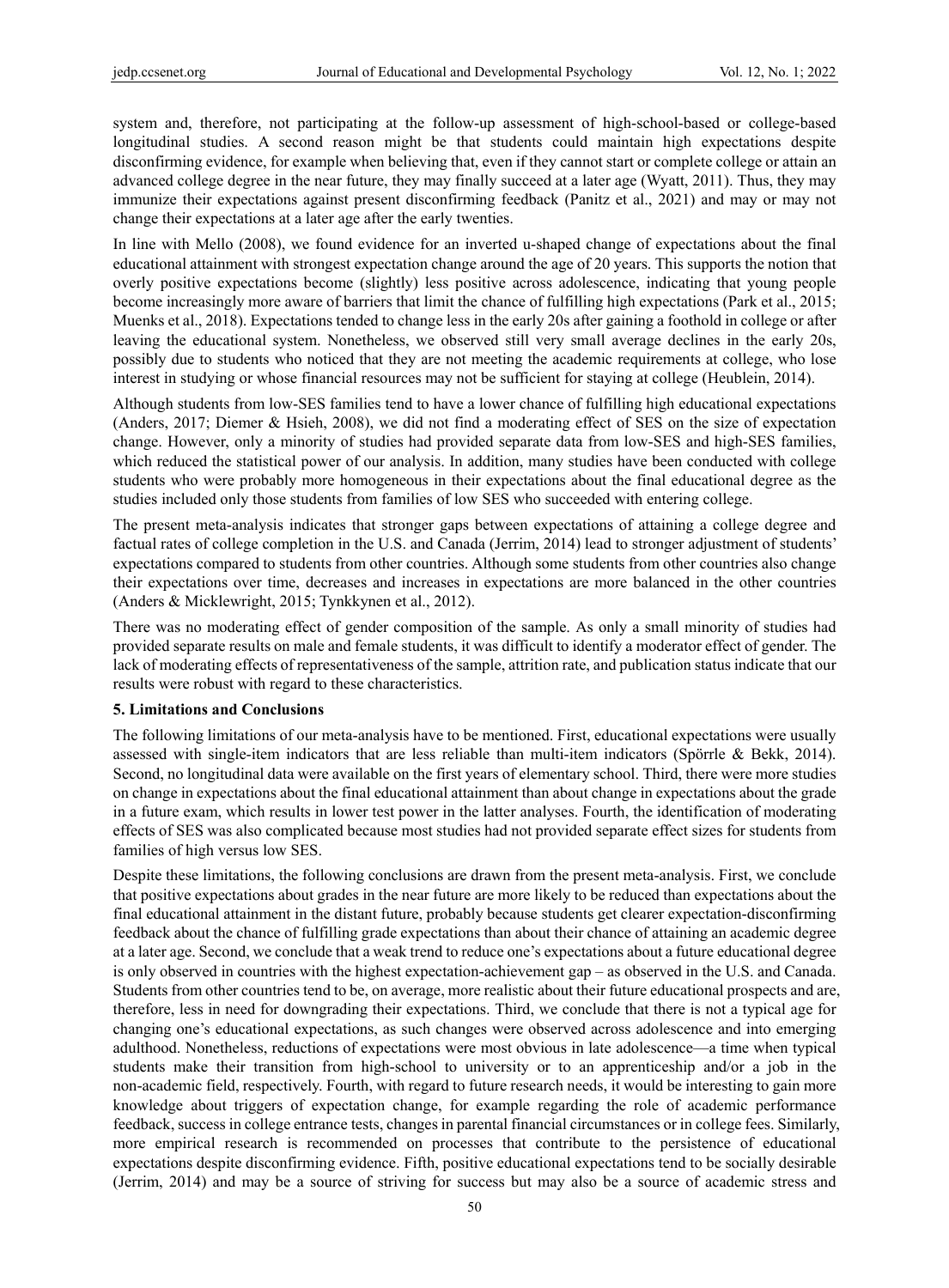disappointment (Pinquart & Ebeling, 2020a). Thus, it would be difficult to give a general recommendation on how to deal with overly positive expectations. An intervention study that directed students' attention on risks of unrealistic educational expectations and benefits of lowering them did not result in downgraded expectations but instead in lower academic achievement compared to a no-treatment control condition (Hall & Sverdlik, 2016). Thus, students may be recommended to keep their positive expectations about future educational achievement as long as the benefits outweigh harm.

#### **Acknowledgements**

The study was conducted in the Research Training Group "Expectation Maintenance vs. Change in the Context of Expectation Violations: Connecting Different Approaches" funded by the German Research Foundation (Deutsche Forschungsgemeinschaft, DFG Ref. no.: 290878970-GRK 2271, project 7).

#### **References**

- Alexander, K., Bozick, R., & Entwisle, D. (2008). Warming up, cooling out, or holding steady? Persistence and change in educational expectations after high school. *Sociology of Education, 81*(4), 371-396. https://doi.org/10.1177/003804070808100403
- Anders, J. (2017). The influence of socioeconomic status on changes in young people's expectations of applying to university. *Oxford Review of Education, 43*(4), 381-401. https://doi.org/10.1080/03054985.2017.1329722
- Anders, J., & Micklewright, J. (2015). Teenagers' expectations of applying to university: How do they change? *Education Sciences, 5*(4), 281-305. https://doi.org/10.3390/educsci5040281
- Andrew, M., & Hauser, R. M. (2011). Adoption? Adaptation? Evaluating the formation of educational expectations. *Social Forces*, *90*(2), 497-520. https://doi.org/10.1093/sf/sor005
- Buckelew, S. P., Byrd, N., Key, C. W., Thornton, J., & Merwin, M. M. (2013). Illusions of a good grade: Effort or luck? *Teaching of Psychology, 40*(2), 134-138. https://doi.org/10.1177/0098628312475034
- Carolan, B. V. (2017). Assessing the adaptation of adolescents' educational expectations: Variations by gender. *Social Psychology of Education, 20*, 237-257. https://doi.org/10.1007/s11218-017-9377-y
- Cheung, M. W. L. (2014). Modeling dependent effect sizes with three-level meta-analyses: A structural equation modeling approach. *Psychological Methods, 19*(2), 211-229. https://doi.org/10.1037/a0032968
- Cohen, J. (1992). A power primer. *Psychological Bulletin, 112*(1)*,* 155–159. https://doi.org/10.1037/0033-2909.112.1.155
- Dauber, S. L. (1994). *Educational expectations vs. educational trajectory: Social psychological and school organizational perspectives on adolescent educational attainment* [Unpublished dissertation]. Johns Hopkins University.
- Diemer, M. A., & Hsieh, C.-A. (2008). Sociopolitical development and vocational expectations among lower socioeconomic status adolescents of colour. *The Career Development Quarterly, 56*(3), 257-267. https://doi.org/10.1002/j.2161-0045.2008.tb0004.x
- Foster, N. L., Was, C. A., Dunlosky, J., & Isaacson, R. M. (2017). Even after thirteen class exams, students are still overconfident: the role of memory for past exam performance in student predictions. *Metacognition and Learning, 12*(1), 1–19. https://doi.org/10.1007/s11409-016-9158-6
- Geagea, A., Vernon, L., & MacCallum, J. (2019). Creative arts outreach initiatives in schools: effects on university expectations and discussions about university with important socialisers. *Higher Education Research & Development, 38*(2), 250-265. https://doi.org/10.1080/07294360.2018.1529025
- Goyette, K. A. (2008). College for some to college for all: Social background, occupational expectations, and educational expectations over time. *Social Science Research, 37*(2), 461-484. https://doi.org/10.1016/j.ssresearch.2008.02.002
- Hall, N. C., & Sverdlik, A. (2016). Encouraging realistic expectations in STEM students: Paradoxical effects of a motivational intervention. *Frontiers in Psychology, 7*, 1109. https://doi.org/10.3389/fpsyg.2016.01109
- Heublein, U. (2014). Student drop-out from German higher education institutions. *European Journal of Education, 49*(4), 497-513. https://doi.org/10.1111/ejed.12097
- Jacob, B. A., & Wilder, T. (2011). Educational expectations and attainment. In G. J. Duncan & R. J. Murnane (Eds.), *Wither opportunity?* (pp. 133-162). Thousand Oaks: Sage.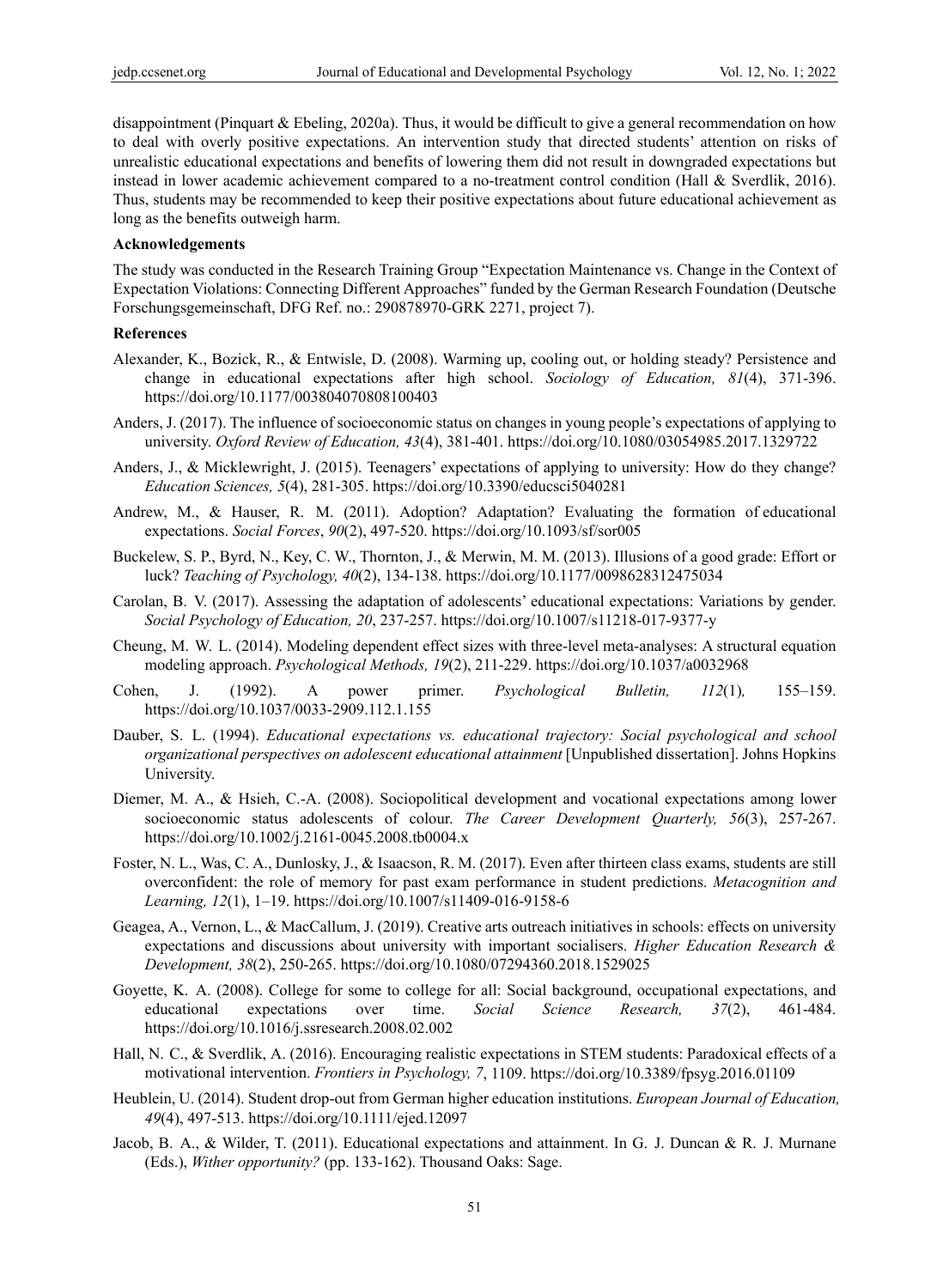- Jensen, P. A., & Moore, R. (2008). Students' behaviors, grades & perceptions in an introductory biology course. *The American Biology Teacher, 70*(8), 483-487. https://doi.org/10.1662/0002-7685(2008)70[483:SBGPIA]2.0.CO;2
- Jerrim, J. (2014). The unrealistic educational expectations of high school pupils: Is America exceptional? *The Sociological Quarterly, 55*(1), 196-231. https://doi.org/10.1111/tsq.12049
- May, E. M., & Witherspoon, D. P. (2019). Maintaining and attaining educational expectations: A two-cohort longitudinal study of Hispanic youth. *Developmental Psychology, 55*(12), 2649-2664. https://doi.org/10.1037/dev0000820
- Mello, Z. R. (2008). Gender variation in developmental trajectories of educational and occupational expectations and attainment from adolescence to adulthood. *Developmental Psychology, 44*(4), 1069-1080. https://doi.org/10.1037/0012-1649.44.4.1069
- Mello, Z. R. (2009). Racial/ethnic group and socioeconomic status variation in educational and occupational expectations from adolescence to adulthood. *Journal of Applied Developmental Psychology, 30*(4), 494-504. https://doi.org/10.1016/j.appdev.2008.12.029
- Muenks, K., Wigfield, A., & Eccles, J. S. (2018). I can do this! The development and calibration of children's expectations for success and competence beliefs. *Developmental Review*, *48*(1), 24-39. https://doi.org/10.1016/j.dr.2018.04.001
- Nunan, D., Aronson, J., & Bankhead, C. (2018). Catalogue of bias: Attrition bias. *BMJ Evidence-Based Medicine, 23*(1), 21-22. http://dx.doi.org/10.1136/ebmed-2017-110883
- Panitz, C., Endres, D., Buchholz, M., Khosrowtaj, Z., Sperl, M., Müller, E., ... & Pinquart, M. (2021). A revised framework for the investigation of expectation update versus maintenance in the context of expectation violations: The ViolEx 2-0 model. *Frontiers in Psychology, 12*, 726432. https://doi.org/10.3389/fpsyg.2021.726432
- Park, S., Wells, R., & Bills, D. (2015). Changes in educational expectations between 10th and 12th grades across cohorts. *Social Psychology of Education, 18*8(3), 561–583. https://doi.org/10.1007/s11218-015-9302-1
- Perkins, K. A. (2017). *Educational attainment expectations, perceptions of adult social support at school, and perceptions of barriers: School-based pathways to educational success among Black youth* [Unpublished doctoral dissertation]. University of North Carolina at Chapel Hill.
- Pinquart, M. & Ebeling, M. (2020a). Students' expected and actual academic achievement A meta-analysis. *International Journal of Educational Research, 100,* 101524. https://doi.org/10.1016/j.ijer.2019.10152
- Pinquart, M. & Ebeling, M. (2020b). Parental educational expectations and academic achievement in children and adolescents – A meta-analysis. *Educational Psychology Review, 32,* 463-480. https://doi.org/10.1007/s10648-019-09506-z
- Renzulli, L., & Barr, A. B. (2017). Adapting to family setbacks: Malleability of students' and parents' educational expectations. *Social Problems, 64*, 351–372. https://doi.org/10.1093/socpro/spw052
- Reynolds, J. R., & Pemberton, J. (2001). Rising college expectations among youth in the United States: A comparison of the 1979 and 1997 NLSY. *Journal of Human Resources, 36*(4)*,* 703-726. https://doi.org/10.2307/3069639
- Rosenzweig, E. Q., Wigfield, A., & Eccles, J. S. (2019). Expectancy-value theory and its relevance for student motivation and learning. In K. A. Renninger & S. E. Hidi (Eds.), *The Cambridge handbook of motivation and learning* (pp. 617-644). Cambridge: Cambridge University Press. https://doi.org/10.1017/9781316823279.02
- Saenz, G. D., Geraci, L., Miller, T. M., & Tirso, R. (2017). Metacognition in the classroom: The association between students' exam predictions and their desired grades. *Consciousness and Cognition, 51*, 125-139. https://doi.org/10.1016/j.concog.2017.03.002
- Schmid, C. H., Stijnen, T., & White, I. (eds.) (2020). *Handbook of meta-analysis*. Routledge.
- Spörrle, M., & Bekk, M. (2014). Meta-analytic guidelines for evaluating single-item reliabilities of personality instruments. *Assessment, 21*(3), 272-285. https://doi.org/10.1177/1073191113498267
- Tynkkynen, L., Tolvanen, A., & Salmela-Aro, K. (2012). Trajectories of educational expectations from adolescence to young adulthood in Finland. *Developmental Psychology*, *48*(6), 1674-1685. https://doi.org/10.1037/a0027245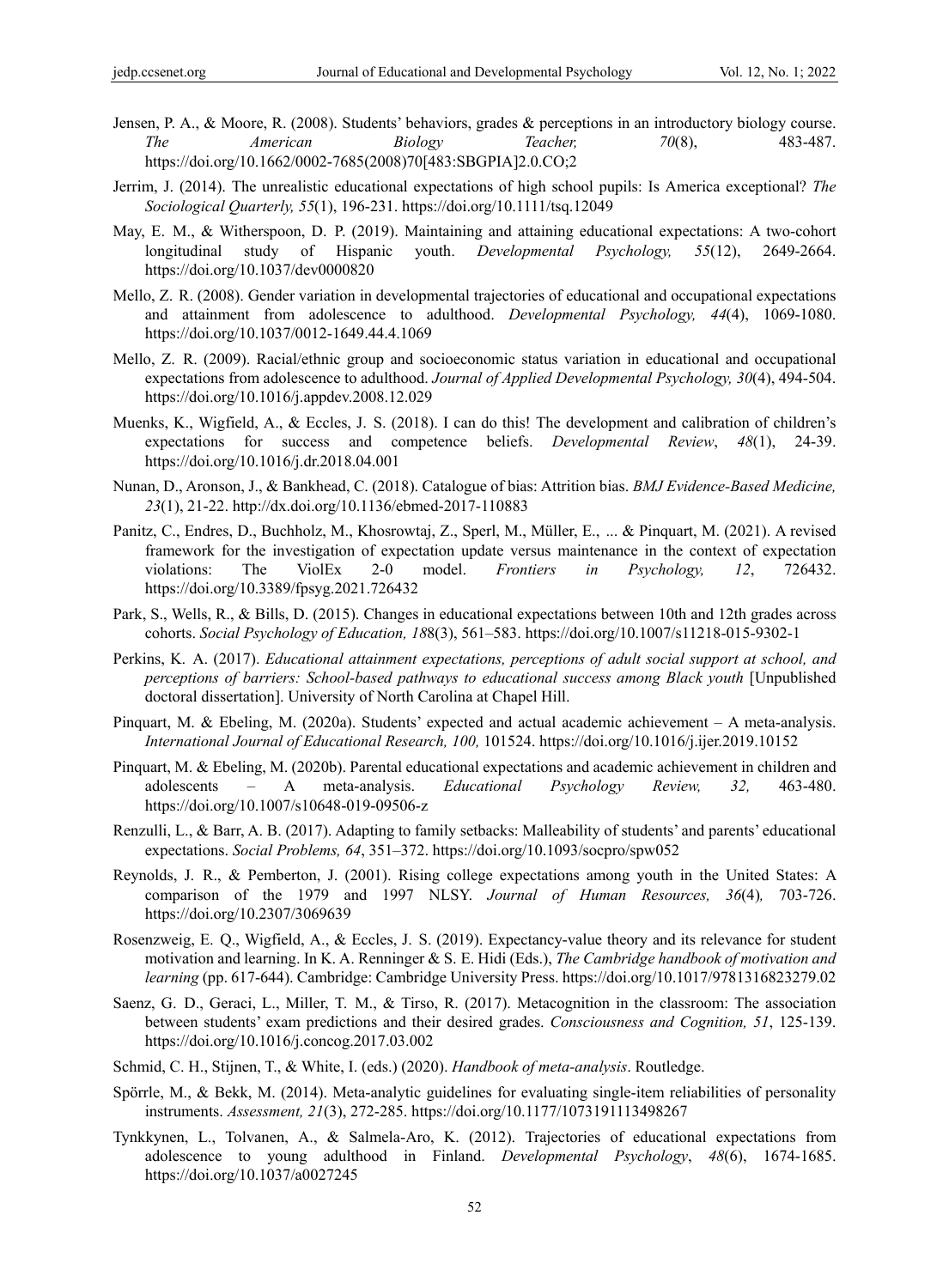- Viechtbauer, W. (2010). Conducting meta-analysis in R with metafor package. *Journal of Statistical Software, 36*(3), 1-48. https://doi.org/10.18637/jss.v036.i00
- Wagner, J. A. (in press). The influence of unpublished studies on results of recent meta-analyses: Publication bias, the file drawer problem, and implications for the replication crisis. *International Journal of Social Research Methodology*. https://doi.org/10.1080/13645579.2021.1922805
- Wells, R. S., Seifert, T. A., Padgett, R. D., Park, S., & Umbach, P. D. (2011). Why do more women than men want to earn a four-year degree? Exploring the effects of gender, social origin, and social capital on educational expectations. *Journal of Higher Education, 82*(1), 1-32. https://doi.org/10.1080/00221546.2011.11779083
- Wyatt, L. G. (2011). Nontraditional student engagement: Increasing adult student success and retention. *Journal of Continuing Higher Education, 59*(1), 10-20. https://doi.org/10.1080/07377363.2011.544977

| Authors                                               |       |                      | $\frac{0}{0}$    |                       |
|-------------------------------------------------------|-------|----------------------|------------------|-----------------------|
|                                                       | N     | Age                  | female           | Kind of expectation   |
| Aceves et al. (2020)                                  | 543   | 10.9                 | 50               | final academic degree |
| Alexander & Entwisle (1988, Black)                    | 442   |                      | 49               | grade                 |
| Alexander & Entwisle (1988, White)                    | 369   |                      | 51               | grade                 |
| Almroth (2019)                                        | 3,501 | 13.0                 | 51               | final academic degree |
| Anders & Micklewright (2015)                          | 8029  | 13.5                 |                  | final academic degree |
| Andres et al. (2007, men)                             | 501   | 18.0                 | 0                | final academic degree |
| Andres et al. (2007, women)                           | 502   | 18.0                 | 100              | final academic degree |
| Andrew & Flashman (2017)                              | 1,069 |                      | 50               | final academic degree |
| Andrew & Hauser (2011; African American)              | 759   | $\ddot{\phantom{0}}$ | 53               | final academic degree |
| Andrew & Hauser (2011; Caucasian)                     | 6,903 |                      | 50               | final academic degree |
| Andrew & Hauser (2011; Hispanic)                      | 1,073 | 14.2                 | 53               | final academic degree |
| Baker & Entwistle (1987, boys middle class school)    | 165   |                      | $\boldsymbol{0}$ | grade                 |
| Baker & Entwistle (1987, girls, middle class scho)    | 174   | $\ddot{\phantom{0}}$ | 100              | grade                 |
| Baker & Entwistle (1987; boys, working class school)  | 132   |                      | $\boldsymbol{0}$ | grade                 |
| Baker & Entwistle (1987; girls, working class school) | 154   |                      | 100              | grade                 |
| Barr & Simons (2012)                                  | 307   | 19.0                 | 100              | final academic degree |
| Beutel & Anderson (2008, Blacks)                      | 87    | 16.7                 | 53               | final academic degree |
| Beutel & Anderson (2008; Coloured)                    | 298   | 15.7                 | 50               | final academic degree |
| Beutel & Anderson (2008; Whites)                      | 122   | 15.4                 | 52               | final academic degree |
| Bol & Hacker (2001)                                   | 59    |                      |                  | academic test score   |
| Bozick et al. $(2010)$                                | 790   |                      | 51               | final academic degree |
| Bravo et al. (2014)                                   | 205   | 16.2                 | 100              | final academic degree |
| Bravo et al. $(2017)$                                 | 164   | 18.0                 | 100              | final academic degree |
| Broton et al. (2019)                                  | 213   |                      | 62               | final academic degree |
| Buckelew et al. (2013)                                | 148   | 20.2                 | 67               | grade                 |
| <b>Burns</b> (2004)                                   | 378   | $\ddot{\phantom{0}}$ |                  | grade                 |
| <b>Burns</b> (2007)                                   | 376   |                      |                  | grade                 |
| Carlson (2016, sample 1)                              | 1,274 | 16.0                 | 61               | final academic degree |

#### **Supplement S1: Selected Characteristics of the Included Studies**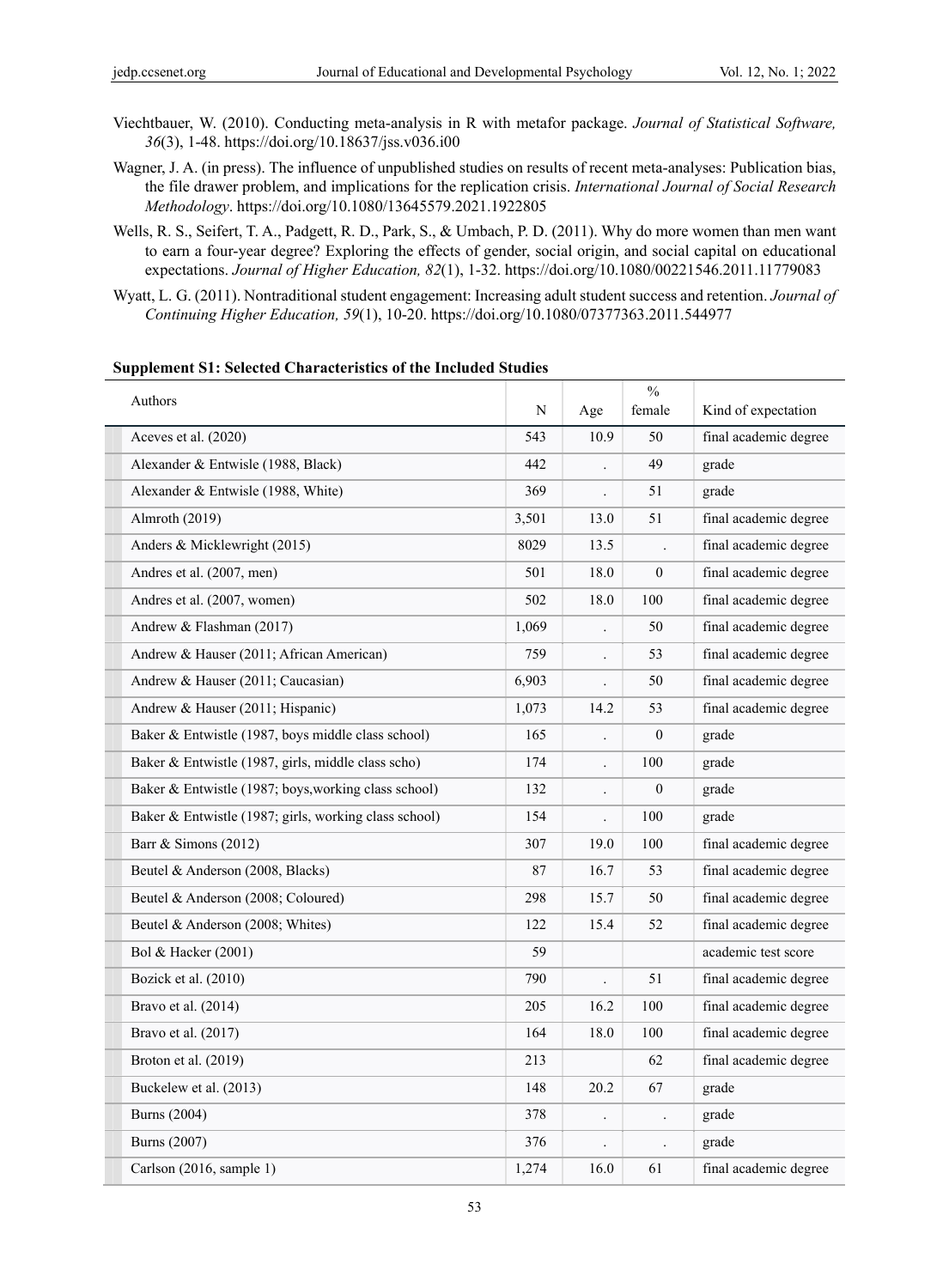| Carlson (2016, sample 2, became parents)                | 1,541  | 15.6                 | 58                   | final academic degree |
|---------------------------------------------------------|--------|----------------------|----------------------|-----------------------|
| Carroll et al. (2016, healthy group)                    | 10,790 | 18.6                 | 54                   | final academic degree |
| Carroll et al. (2016, physical health impairment)       | 420    | 18.8                 | 56                   | final academic degree |
| Carroll et al. (2016, mental health impairment)         | 550    | 18.4                 | 53                   | final academic degree |
| Chapman (1988, learning disability)                     | 78     | 11.3                 | 38                   | grade                 |
| Chapman (1988, no learning disability)                  | 71     | 11.3                 | 41                   | grade                 |
| Chen et al. (2007)                                      | 1,237  |                      | 54                   | final academic degree |
| Chinta (2005)                                           | 365    | $\ddot{\phantom{0}}$ | $\ddot{\phantom{0}}$ | grade                 |
| Chung et al. (2016)                                     | 264    | $\ddot{\phantom{0}}$ | 59                   | grade                 |
| Churchman (1971)                                        | 170    | 19.4                 | 76                   | grade                 |
| Cole (2014)                                             | 257    | 19.9                 | 53                   | grade                 |
| Crosby & Ohlendorf (1973)                               | 154    |                      | $\overline{0}$       | final academic degree |
| Dauber (1994)                                           | 563    |                      | 56                   | final academic degree |
| Deaton et al. (1976, mastery A group)                   | 114    | $\ddot{\phantom{0}}$ | $\ddot{\phantom{0}}$ | grade                 |
| Deaton et al. (1976, mastery B group)                   | 77     | $\bullet$            | $\cdot$              | grade                 |
| Deaton et al. (1976, traditional group)                 | 112    |                      |                      | grade                 |
| De Bruin et al. (2017)                                  | 226    | 20.5                 | 68                   | grade                 |
| Dickhäuser et al. (2009)                                | 197    | 15.6                 | 50                   | grade                 |
| Dochowa & Neumeyer (2021)                               | 6,053  |                      |                      | final academic degree |
| Elias & Daza $(2019)$                                   | 2,056  | 15.0                 | 47                   | final academic degree |
| Entwisle & Hayduk (1975, White)                         | 43     | $\ddot{\phantom{0}}$ | $\ddot{\phantom{0}}$ | grade                 |
| Entwisle & Hayduk (1975; African-American)              | 68     |                      |                      | grade                 |
| Falkenstein (2018)                                      | 131    | 20.9                 | 70                   | grade                 |
| Fernandez-Reino & Creighton (2016; African)             | 306    | 14.0                 | 52                   | final academic degree |
| Fernandez-Reino & Creighton (2016; Black Carrebian)     | 269    | 14.0                 | 53                   | final academic degree |
| Fernandez-Reino & Creighton (2016; British Bangladeshi) | 218    | 14.0                 | 55                   | final academic degree |
| Fernandez-Reino & Creighton (2016; British Indian)      | 261    | 14.0                 | 48                   | final academic degree |
| Fernandez-Reino & Creighton (2016; British Pakistani)   | 294    | 14.0                 | 50                   | final academic degree |
| Fernandez-Reino & Creighton (2016; Whites)              | 2,511  | 14.0                 | 50                   | final academic degree |
| Fleishman (2013)                                        | 476    | 17.5                 | 57                   | final academic degree |
| Foster et al. (2017)                                    | 87     |                      |                      | grade                 |
| Freelin & Staff (2020)                                  | 13,060 | $\ddot{\phantom{0}}$ | 50                   | final academic degree |
| Garces-Ozanne & Sullivan (2014)                         | 196    | 19.3                 | 55                   | grade                 |
| Geagea et al. (2019, control group)                     | 88     |                      | 64                   | final academic degree |
| Geagea et al. (2019, creative arts group)               | 88     |                      | 64                   | final academic degree |
| Greenway et al. (2015, study 2)                         | 1,335  | 15.0                 | 50                   | final academic degree |
| <b>Grimes</b> (2002)                                    | 253    | 20.5                 | $\boldsymbol{0}$     | grade                 |
| Guest & Riegler (2017)                                  | 78     |                      | 19                   | grade                 |
| Guillaume & Khachikian (2011), Khachikan (2011)         | 231    | $\ddot{\phantom{0}}$ | $\ddot{\phantom{0}}$ | grade                 |
|                                                         |        |                      |                      |                       |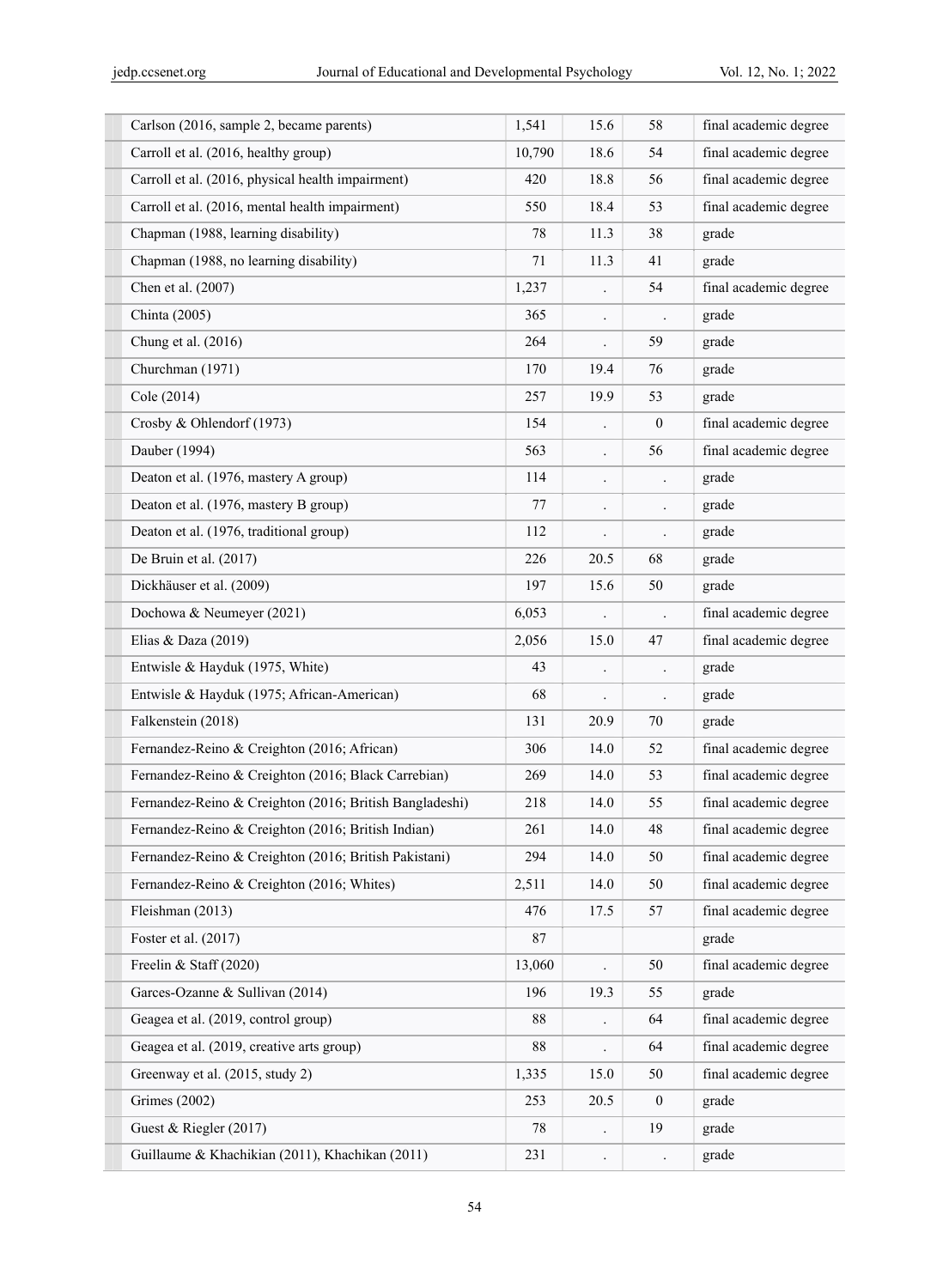| Hacker et al. (2000)                                          | 99     |                      |                  | test performance      |
|---------------------------------------------------------------|--------|----------------------|------------------|-----------------------|
| Hacker et al. (2008)                                          | 130    |                      | 84               | test performance      |
| Hall & Sverdlik (2016, control group)                         | 17     | 18.3                 | 62               | grade/achievement     |
| Heß et al. (2019)                                             | 12,574 | 11.0                 | 48               | final academic degree |
| Hossain & Tsigaris (2015)                                     | 169    |                      |                  | grade                 |
| Imes (2008, African-American)                                 | 943    |                      | 49               | final academic degree |
| Ingels & Dalton (2013)                                        | 18,507 |                      |                  | final academic degree |
| Jacobs (2014)                                                 | 230    | 21.5                 | 67               | grade                 |
| Jensen & Moore (2008)                                         | 278    |                      | 49               | final academic degree |
| Jensen & Moore (2008)                                         | 278    | 19.0                 | 49               | grade                 |
| Johnson & Reynolds (2013, college senior cohort)              | 5,730  |                      | 51               | final academic degree |
| Johnson & Reynolds (2013, older cohort)                       | 2,788  |                      | 51               | final academic degree |
| Jones et al. (2010)                                           | 363    |                      | 22               | grade                 |
| Kennett (1994)                                                | 24     |                      |                  | grade                 |
| Kiang et al. (2015)                                           | 157    |                      | 60               | final academic degree |
| Lawson et al. (2020)                                          | 674    | 12.8                 | 50               | final academic degree |
| Linver (1998)                                                 | 868    |                      | 56               | final academic degree |
| Mahler et al. (2018)                                          | 1,165  | 15.3                 | $\boldsymbol{0}$ | final academic degree |
| Mau & Bikos (2000, female Asian American)                     | 172    |                      | 100              | final academic degree |
| Mau & Bikos (2000, female Black)                              | 772    |                      | 100              | final academic degree |
| Mau & Bikos (2000, female Caucasian)                          | 4,089  |                      | 100              | final academic degree |
| Mau & Bikos (2000, female Hispanic)                           | 512    |                      | 100              | final academic degree |
| Mau & Bikos (2000, male Asian American)                       | 190    |                      | $\overline{0}$   | final academic degree |
| Mau & Bikos (2000, male Black)                                | 735    |                      | $\boldsymbol{0}$ | final academic degree |
| Mau & Bikos (2000, male Caucasian)                            | 4,079  |                      | $\overline{0}$   | final academic degree |
| Mau & Bikos (2000, male Hispanic)                             | 453    |                      | $\boldsymbol{0}$ | final academic degree |
| May & Witherspoon (2019), Andrew & Hauser (2011;<br>Hispanic) | 1,371  | 16.2                 | 53               | final academic degree |
| Mazenod et al. (2019)                                         | 4,408  |                      | 49               | final academic degree |
| McCormick (1997)                                              | 9,163  |                      |                  | final academic degree |
| Mello (2008, men)                                             | 4,871  | 20.0                 | $\boldsymbol{0}$ | final academic degree |
| Mello (2008, women)                                           | 5,493  | 20.0                 | 100              | final academic degree |
| Miller & Geraci (2011, study 2)                               | 86     |                      | 74               | grade                 |
| Murstein (1965)                                               | 75     |                      |                  | grade                 |
| Nederhand et al. (2020)                                       | 219    | 14.0                 | 55               | grade                 |
| Novarese (2009)                                               | 57     |                      |                  | grade                 |
| Ng (2014, men)                                                | 202    |                      | $\overline{0}$   | grade                 |
| Ng (2014, women)                                              | 217    |                      | 100              | grade                 |
| O'Hara et al. (2012)                                          | 750    | $\ddot{\phantom{0}}$ |                  | final academic degree |
| Park et al. (2015)                                            | 11,815 | 16.2                 | 51               | final academic degree |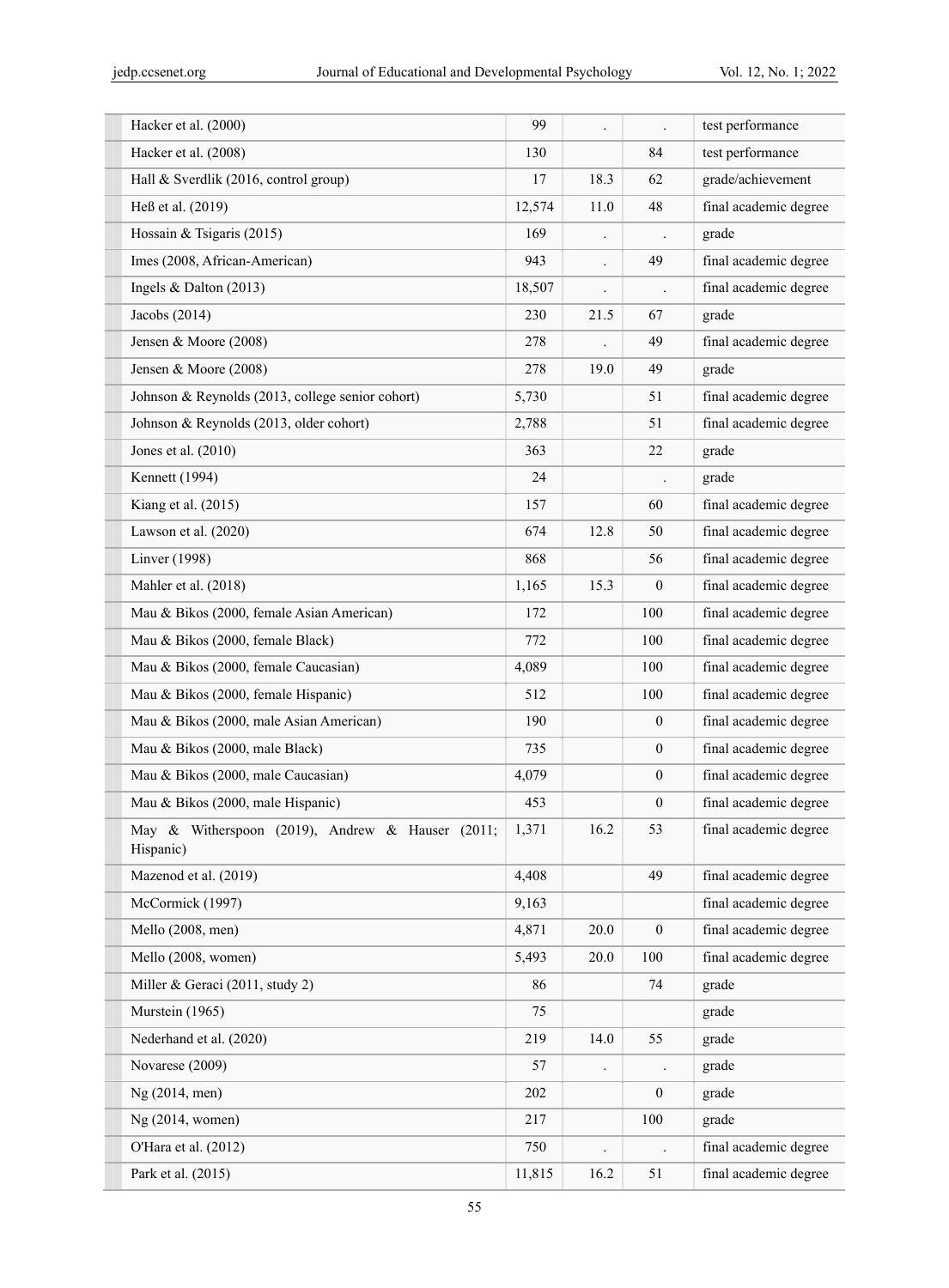| Perez-Brena et al. (2017)                     | 246   | 12.5                 | 51               | final academic degree         |
|-----------------------------------------------|-------|----------------------|------------------|-------------------------------|
| Perkins (2017)                                | 920   | 12.2                 | 100              | final academic degree         |
| Rimkute et al. (2012)                         | 203   | 13.5                 | 50               | final academic degree         |
| Roche et al. (2016)                           | 1,207 | 14.3                 | 50               | final academic degree         |
| Rumbaut (1997, Cambodian-American)            | 88    | 14.2                 | 46               | final academic degree         |
| Rumbaut (1997, Hmong-American)                | 50    | 14.2                 | 46               | final academic degree         |
| Rumbaut (1997, Lao-American)                  | 143   | 14.2                 | 46               | final academic degree         |
| Rumbaut (1997, Mexican-American)              | 578   | 14.2                 | 46               | final academic degree         |
| Rumbaut (1997, Philippino-American)           | 716   | 14.2                 | 46               | final academic degree         |
| Rumbaut (1997, Vietnamese-American)           | 302   | 14.2                 | 46               | final academic degree         |
| Saenz et al. (2017, study 1)                  | 73    |                      |                  | grade                         |
| Saenz et al. (2017, study 4)                  | 70    |                      |                  | grade                         |
| Serra & DeMarree (2016, study 3)              | 60    |                      |                  | grade                         |
| Shepperd et al. (1996, study 2)               | 89    | $\cdot$              |                  | grade                         |
| Smith (2008)                                  | 169   | 21.4                 | 59               | grade                         |
| Steele & Eccles (1995, boys)                  | 541   |                      | $\boldsymbol{0}$ | final academic degree         |
| Steele & Eccles (1995, girls)                 | 519   | $\ddot{\phantom{0}}$ | 100              | final academic degree         |
| Stinebrickner & Stinebrickner (2009)          | 325   | $\cdot$              |                  | grade                         |
| Tomaszewski et al. (2021, cohort 1, high SES) | 1,317 |                      | 54               | final academic degree         |
| Tomaszewski et al. (2021, cohort 1, low SES)  | 1,385 | $\cdot$              | 54               | final academic degree         |
| Tomaszewski et al. (2021, cohort 2, high SES) | 1,952 | $\ddot{\phantom{0}}$ | 54               | final academic degree         |
| Tomaszewski et al. (2021, cohort 2, low SES)  | 2,647 |                      | 54               | final academic degree         |
| Tseng (2021)                                  | 46    |                      |                  | grade/success<br>at<br>school |
| Turner (2016)                                 | 315   |                      | 66               | grade                         |
| Tynkkynen et al. (2012)                       | 853   | 16.0                 | 48               | final academic degree         |
| Updegraff et al. (2012, female)               | 125   | 12.5                 | 100              | final academic degree         |
| Updegraff et al. (2012, male)                 | 121   | 12.5                 | $\mathbf{0}$     | final academic degree         |
| Vernon et al. (2018)                          | 450   |                      | 58               | final academic degree         |
| Zhang (2012)                                  | 1,594 | 10.5                 | 45               | final academic degree         |

*Notes*. Alexander & Entwisle (1988) and Alexander et al. (1994) used the same sample but reported on different times of measurement. We used scores from the second wave of Alexander and Entwisle (1988) as pretest score for computing change in the Alexander et al. (1994) study. Bravo et al. (2014, 2017) used the same data but the latter study included an additional time point (with a few participants not included in the Bravo et al. (2017) paper). Data of the  $T_1$ - $T_2$  interval were used from the former study and of later intervals from Bravo et al. (2017). Andrew and Hauser (2011) as well as May and Witherspoon (2019) used an, in part, overlapping sample. Change between grade 8 and 10 were taken from the former study (because not being reported in the latter) while change between grade 10 and 12 from the latter because of being based on a larger sample size. For the study by Guillaume and Khachikian (2011), an effect size was computed based on additional information from Khachikian and Guillaume (2011).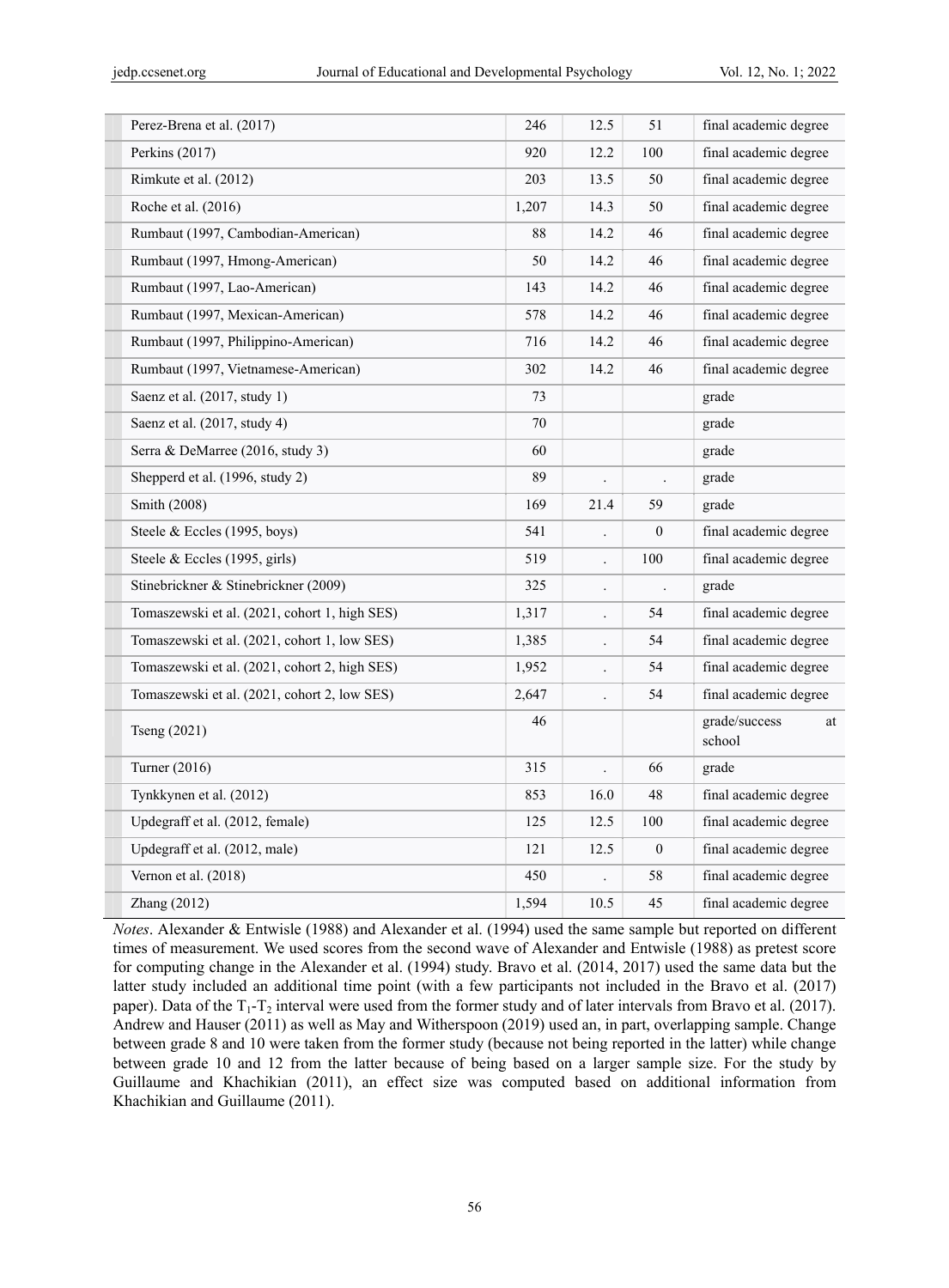#### **Supplement S2: References of the Included Studies**

- Aceves, L., Bámaca-Colbert, M. Y., & Robins, R. W. (2020). Longitudinal linkages among parents' educational expectations, youth's educational expectations, and competence in Mexican-origin families. *Journal of Youth & Adolescence, 49*(1), 32-48. https://doi.org/10.1007/s10964-019-01161-5
- Alexander, D. F., & Entwisle, D. R. (1988). Achievement in the first 2 years of school: Patterns and processes. *Monographs of the Society for Research in Child Development, 53*(2, Serial No. 218), 1-140. https://doi.org/10.2307/1166081
- Almroth, M. (2019). *Adolescents' future academic prospects: Predictors and mental health outcomes*  [Unpublished dissertation]. Karolinska Institute.
- Anders, J., & Micklewright, J. (2015). Teenagers' expectations of applying to university: How do they change? *Education Sciences, 5*, 281-305. https://doi.org/10.3390/educsci5040281
- Andres, L., Adamuti-Trache, M., Yoon, E., Pidgeon, M., & Thomsen, J. P. (2007). Educational expectations, parental social class, gender, and post-secondary attainment: A 10-year perspective. *Youth & Society, 39*, 135-163 https://doi.org/10.1177/0044118X06296704
- Andrew, M., & Flashman, J. (2017). School transitions, peer influence, and educational expectation formation: Girls and boys. *Social Science Research, 61*, 218-233. https://doi.org/10.1016/j.ssresearch.2016.06.016
- Andrew, M., & Hauser, R. M. (2011). Adoption? Adaptation? Evaluating the formation of educational expectations. *Social Forces, 90*, 497-520. https://doi.org/10.1093/sf/sor005
- Baker, D. F., & Entwisle, D. (1987). The influence of mothers on the academic expectations of young children: A longitudinal study of how gender differences arise. *Social Forces, 65*(3), 670-694. https://doi.org/10.2307/2578523
- Barr, A. B., & Simons, R. L. (2012). College aspirations and expectations among new African-American mothers in late adolescence. *Gender and Education, 24*(7), 745-763. https://doi.org/10.1080/09540253.2012.712097
- Beutel, A. M., & Anderson, K. G. (2008). Race and the educational expectations of parents and children: The case of South Africa. *The Sociological Quarterly, 49*(2), 335-361, https://doi.org/10.1111/j.1533-8525.2008.00118.x
- Bol, L., & Hacker, D. J. (2001). A comparison of the effects of practice tests and traditional review on performance and calibration. *Journal of Experimental Education, 69*(2), 133-151. https://doi.org/10.1080/00220970109600653
- Bozick, R., Alexander, K., Entwisle, D., Daubner, S., & Kerr, K. (2010). Framing the future: Revisiting the place of educational expectations in status attainment. *Social Forces, 88*(5), 2027-2052. https://doi.org/10.1353/sof.2010.0033
- Bravo, D. Y., Toomey, R. B., Umaña-Taylor, A. J., Updegraff, K. A., & Jahromi, L. B. (2017). Growth trajectories of Mexican-origin adolescent mothers' educational expectations. *International Journal of Behavioral Development, 41*(2), 165-174. https://doi.org/10.1177/0165025415616199
- Bravo, D. Y., Umaña-Taylor, A. J., Guimond, A. B., Updegraff, K. A., & Jahromi, L. B. (2014). Familism, family ethnic socialization, and Mexican-origin adolescent mothers' educational adjustment. *Cultural Diversity and Ethnic Minority Psychology, 20*(3), 389-400. https://doi.org/10.1037/a0036527
- Broton, K. M. (2019). Rethinking the cooling out hypothesis for the 21st century: The impact of financial aid on students' educational goals. *Community College Review, 47*(1), 79-104. https://doi.org/10.1177/0091552118820449
- Buckelew, S. P., Byrd, N., Key, C. W., Thornton, J., & Merwin, M. M. (2013). Illusions of a good grade: Effort or luck? *Teaching of Psychology, 40*, 134-138. https://doi.org/10.1177/0098628312475034
- Burns, D. J. (2004). Anxiety at the time of the final exam: Relationships with expectations and performance. *Journal of Education for Business, 80*(2), 119-124.
- Burns, D. J. (2007). An examination of the accuracy of students' expected grades. *Academy of Educational Leadership Journal, 11*(3), 45-58.
- Carlson, D. L. (2016). Challenges and transformations: Childbearing and changes in teens' educational aspirations and expectations. *Journal of Youth Studies, 19*(5), 705-724. https://doi.org/10.1080/13676261.2015.1098771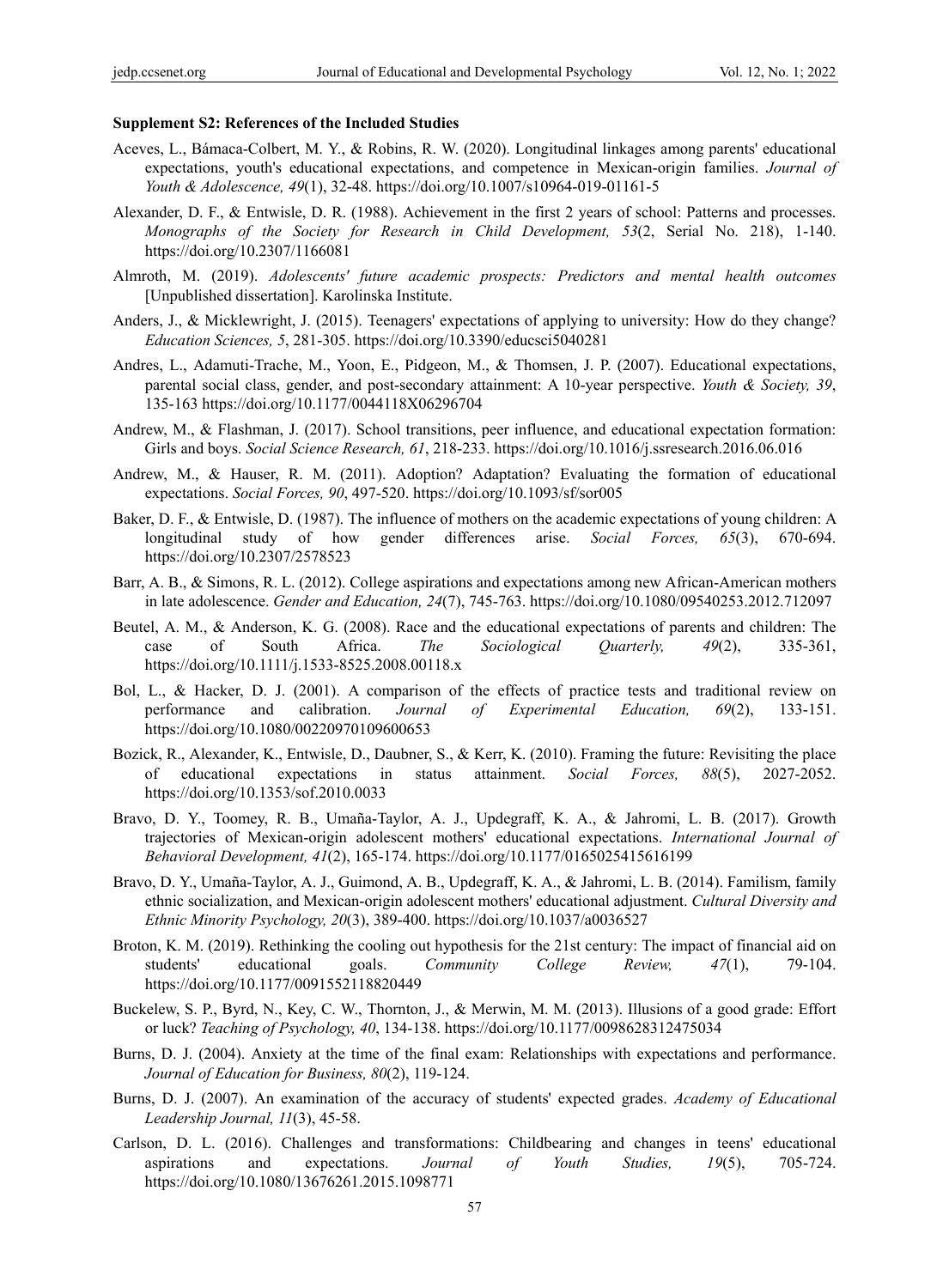- Carroll, J. M., Muller, C., & Pattison, E. (2016). Cooling out undergraduates with health impairments: The freshman experience. *Journal of Higher Education, 87*(6), 771-800. https://doi.org/10.1353/jhe.2016.0029
- Chapman, J. W. (1988). Cognitive-motivational characteristics and academic achievement of learning-disabled children: A longitudinal study. *Journal of Educational Psychology, 80*(3), 357-365. https://doi.org/10.1037/0022-0663.80.3.357
- Chen, Z.-Y., Dornbusch, S.M., & Liu, R.X. (2007). Direct and indirect pathways between parental constructive behavior and adolescent affiliation with achievement-oriented peers. *Journal of Child & Family Studies, 16*, 837-858. https://doi.org/10.1007/s10826-006-9129-7
- Chinta, R. (2005). Exam anxiety effect on exam performance: An empirical replication in the Middle East. *Proceedings of the International Business Research*, Athens 2005, 1-17.
- Chung, J. M., Schribner, M. A., & Robins, R. W. (2016). Positive illusions in the academic context: A longitudinal study of academic self-enhancement in college. *Personality and Social Psychology Bulletin, 42*, 1384-1401. https://doi.org/10.1177/0146167216662866
- Churchman, A. (1971). *The adaptation to college of high risk and standard risk students as a function of social comparison opportunities* [Unpublished dissertation]. City University of New York.
- Cole, R. (2014). Assessing student learning outcomes in a large general education, world regional geography course. *International Journal of Education and Social Science, 1*(5), 11-28.
- Crosby, A. G., & Ohlendorf, G. W. (1973). *Educational and occupational status projections: Stability and reciprocal linkages* [Unpublished manuscript] Texas A and M University. Retrieved November 18, 2018, from https://files.eric.ed.gov/fulltext/ED080230.pdf
- Dauber, S. L. (1994). *Educational expectations vs. educational trajectory: Social psychological and school organizational perspectives on adolescent educational attainment* [Unpublished dissertation], Johns Hopkins University.
- Deaton, W. L., Ory, J. C., Glasnapp, D. R., & Poggio, J. P. (1976, April). *Grade expectations within a mastery learning strategy* [Paper presented at the annual meeting of the American Educational Research Association]. San Francisco, CA.
- de Bruin, A. B. H., Kok, E. M., Lobbestael, J., & de Grip, A. (2017). The impact of an online tool for monitoring and regulating learning at university: overconfidence, learning strategy, and personality. *Metacognition and Learning, 12*(1), 21-43. https://doi.org/10.1007/s11409-016-9159-5
- Dickhäuser, O., Reinhard, M. A., Diener, C., & Bertrams, A. (2009). How need for cognition affects the processing of achievement-related information. *Learning and Individual Differences, 19*, 283-287. https://doi.org/10.1016/j.lindif.2008.11.003
- Dochowa, S., & Neumeyer, S. (2021). An investigation of the causal effect of educational expectations on school performance. Behavioral consequences, time-stable confounding, or reciprocal causality? *Research in Social Stratification and Mobility, 71*, 100579. https://doi.org/10.1016/j.rssm.2020.100579
- Elias, M., & Daza, L. (2019). Configuración y Reconfiguración de las Expectativas Educativas después de la Educación Obligatoria: Un Análisis Longitudinal [Configuration and reconfiguration of expectations after compulsory education: A longitudinal analysis]. *International Journal of Sociology of Education, 8*(3), 206-235. https://doi.org/ 10.17583/rise.2019.4479
- Entwisle, D. R., & Hayduk, L. A. (1975, August). *The expectations of Black and White children in first grade* [Paper presented at the Annual meeting of the American Psychological Association]. Chicago, IL.
- Falkenstein, A. R. (2018). *Focusing on future forecasts: A comprehensive examination of performance expectations* [Unpublished dissertation]. University of California Riverside.
- Fernández-Reino, M., & Creighton, M. J. (2016). *Effort, optimism and the expectations-achievement paradox among ethnic minorities in England*. Retrieved June 3, 2019, from htpps://paa.confex.com
- Fleishman, S. S. (2013). *Community colleges in the lives of contemporary youth: Educational expansion, steady expectations, and inter-institutional attendance* [Unpublished dissertation]. Pennsylvania State University.
- Foster, N. L., Was, C. A., Dunlosky, J., & Isaacson, R. M. (2017). Even after thirteen class exams, students are still overconfident: the role of memory for past exam performance in student predictions. *Metacognition and Learning, 12*(1), 1-19. https://doi.org/10.1007/s11409-016-9158-6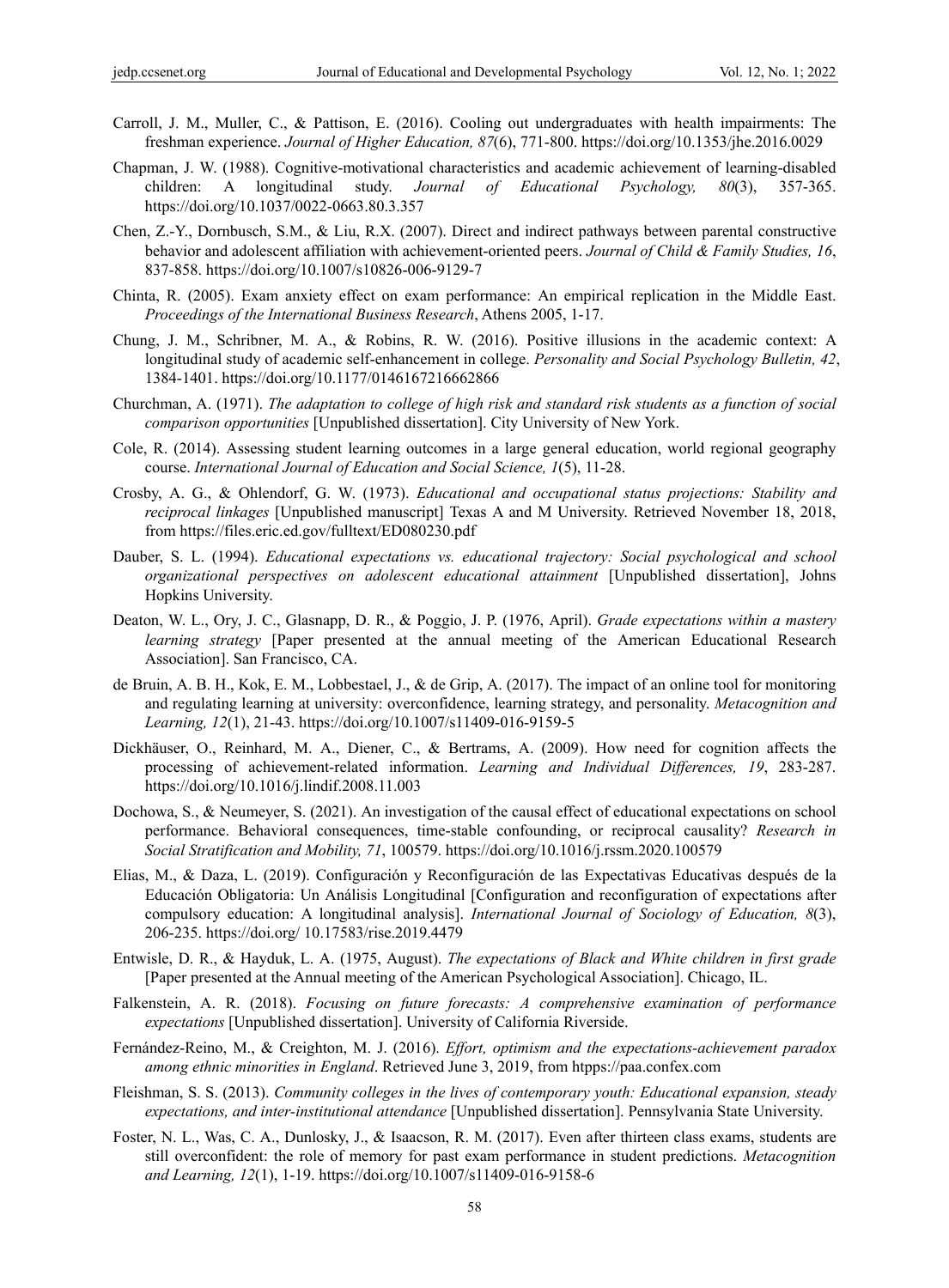- Freelin, B. N., & Staff, J. (2020). Uncertain adolescent educational expectations and college matriculation in the wake of the Great Recession. *The Sociological Quarterly*. https://doi.org/10.1080/00380253.2020.1816862
- Garces-Ozanne, A., & Sullivan, T. (2014). Expectations and reality: What you want is not always what you get. *Australian Journal of Adult Learning, 54*, 78-100.
- Geagea, A., Vernon, L., & MacCallum, J. (2019). Creative arts outreach initiatives in schools: effects on university expectations and discussions about university with important socialisers. *Higher Education Research & Development, 38*(2), 250-265. https://doi.org/10.1080/07294360.2018.1529025
- Greenaway, K. M., Frye, M., & Cruwis, T. (2015). When aspirations exceed expectations: Quixotic hope increases depression among students. *PLoS ONE, 10*, e0135477. https://doi.org/10.1371/journal.pone.0135477
- Grimes, P. (2002). The overconfident principles of economics student: An examination of a metacognitive skill. *Journal of Economic Education, 33*, 15-30. https://doi.org/10.1080/00220480209596121
- Guest, J. & Riegler, R. (2017). Learning by doing: Do economics students self-evaluation skills improve? *International Review of Economics Evaluation, 24*, 50-64. https://doi.org/10.1016/j.iree.2016.10.002
- Guillaume, D.W., & Khachikian, C. S. (2011). The effect of time on task on student grades and grade expectations. *Assessment & Evaluation in Higher Education, 36*, 251-261. https://doi.org/10.1080/02602930903311708
- Hacker, D. J., Bol, L., & Bahbahani, K. (2008). Explaining calibration accuracy in classroom contexts: the effects of incentives, reflection, and explanatory style. *Metacognition and Learning, 3*, 101-121. https://doi.org/10.1007/s11409-008-9021-5
- Hacker, D. J., Bol, M., Hogan, D., & Rakow, E. A. (2000). Test prediction and performance in a classroom context. *Journal of Educational Psychology, 92*(1), 160-170. https://doi.org/10.1037/0022-0663.92.1.160
- Hall, N. C., & Sverdlik, A. (2016). Encouraging realistic expectations in STEM students: Paradoxical effects of a motivational intervention. *Frontiers in Psychology, 7*, 1109. https://doi.org/10.3389/fpsyg.2016.01109
- Heß, P., Anger, S., & Kunaschk, M. (2019). The impact of minimum wages on teenagers' educational expectations [Paper presented at the *Annual Meeting of the Association for Social Policy, Session Education Economics IV*, D17-V2]. ZBW - Leibniz-Informationszentrum Wirtschaft.
- Hossain, B., & Tsigaris, P. (2015). Are grade expectations rational? A classroom experiment. *Education Economics, 23*, 199-212. https://doi.org/10.1080/09645292.2012.735073
- Imes, A. E. (2008). *From expectations to success: Examining the relation of educational expectations to educational attainment for African American and white adolescents* [Unpublished doctoral dissertation], University of Texas at Austin.
- Ingels, S. J., & Dalton, B. (2013). *High School Longitudinal Study of 2009 (HSLS:09) First follow-up: A first look at fall 2009 ninth-graders in 2012 (NCES 2014-360)*. U.S. Department of Education. Washington, DC: National Center for Education Statistics.
- Jacobs, B. (2014). *Angst und Bedrohung vor einer Klausur [Anxiety and threat before a written exam* [Unpublished manuscript]. University of Saarbrücken. Retrieved June 15, 2019, from https://psydok.psycharchives.de/jspui/bitstream/20.500.11780/3372/1/angst\_vor\_klausur.pdf
- Jensen, P. A., & Moore, R. (2008). Students' behaviors, grades & perceptions in an introductory biology course. *The American Biology Teacher, 70*(8), 483-487. https://doi.org/10.1662/0002-7685(2008)70[483:SBGPIA]2.0.CO;2
- Johnson, M. K., & Reynolds, J. R. (2013). Educational expectation trajectories and attainment in the transition to adulthood. *Social Science Research, 42*(3), 818-835. https://doi.org/10.1016/j.ssresearch.2012.12.003
- Jones, B. D., Paretti, M. C., Hein, S. F., & Knott, T. W. (2010). An analysis of motivation constructs with first-year engineering students: Relationships among expectancies, values, achievement, and career plans. *Journal of Engineering Education, 99*, 319-336. https://doi.org/10.1002/j.6168-9830.2010.tb01066.x
- Kennett, D. J. (1994). Academic self-management counselling: Preliminary evidence for the importance of learned resourcefulness on program success. *Studies in Higher Education, 19*, 295-307. https://doi.org/10.1080/03075079412331381890
- Khachikian, C. S., Guillame, G. W., & Pham, T. K. (2011). Changes in student effort and grade expectation in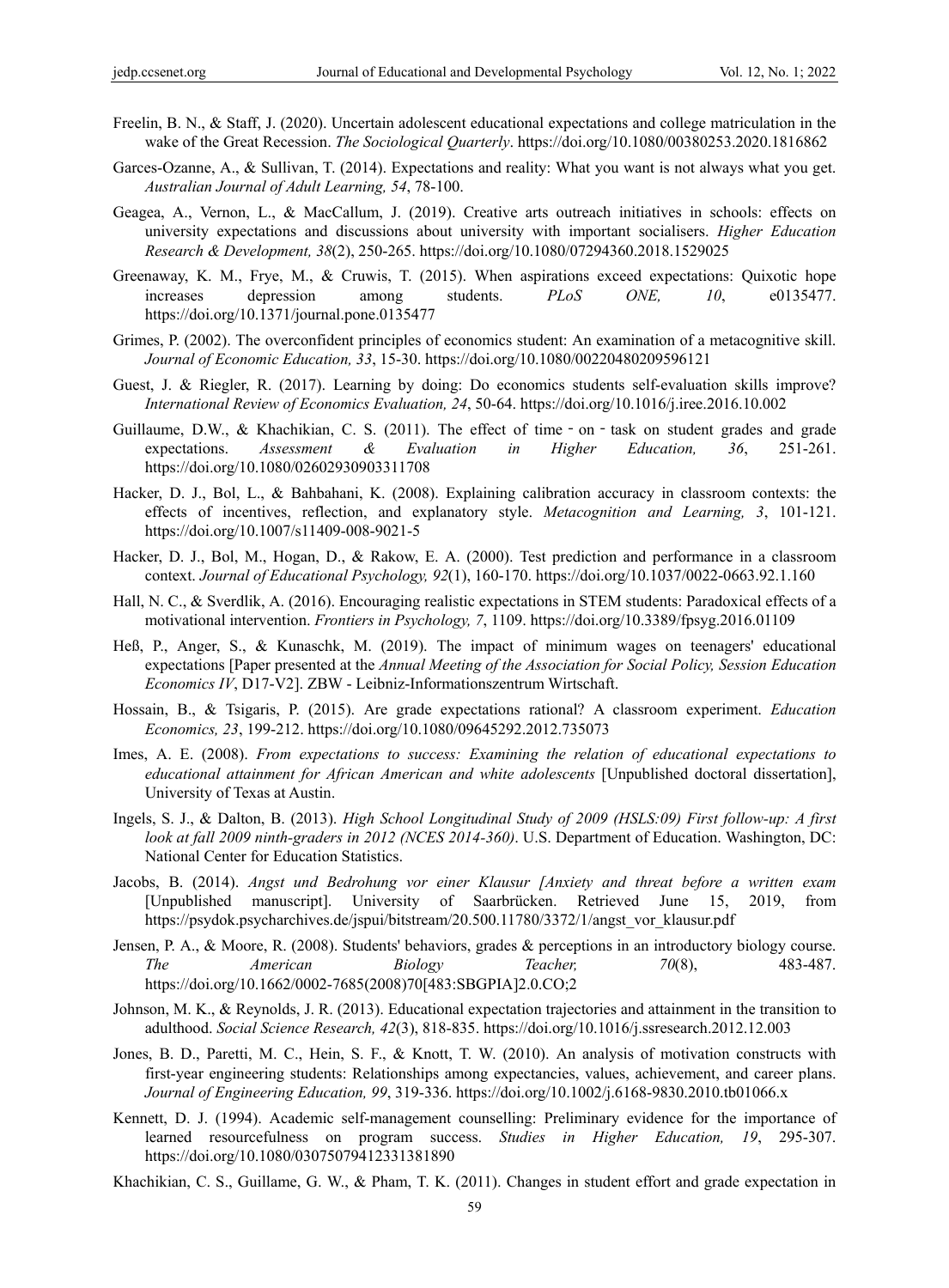course of a term. *European Journal of Engineering Education*, 36, 595-605. https://doi.org/10.1080/03043797.2011.637189

- Kiang, L., Witkow, M. R., Gonzalez, L. M., Stein, G. L., & Andrews, K. (2015). Changes in academic aspirations and expectations among Asian American adolescents. *Asian American Journal of Psychology, 6*(3), 252-262. https://doi.org/10.1037/aap0000025
- Lawson, K. M., Atherton, O. E., Ferrer, E., & Robins, R. W. (2020). The development of educational aspirations and expectations from adolescence to young adulthood: A longitudinal study of Mexican-origin youth. *Social Psychological and Personality Science, 11*(7), 965-974. https://doi.org/10.1177/1948550619893961
- Linver, M. R. (1998). *Pathways of adolescent college graduation expectations: Individual and maternal predictors* [Unpublished dissertation, University of Arizona]. University of Arizona.
- Mahler, A., Fine, A., Frick, P. J., Steinberg, L., & Cauffman, E. (2018). Expecting the unexpected? Expectations for future success among adolescent first-time offenders. *Child Development, 89*(6), e535-551. https://doi.org/10.1111/cdev.12977
- Mau, W. C, & Bikos, L. H. (2000). Educational and vocational aspirations of minority and female students: A longitudinal study. *Journal of Counseling & Development, 78*(2), 186-194. https://doi.org/10.1002/j.1556-6676.2000.tb02577.x
- May, E. M., & Witherspoon, D. P. (2019). Maintaining and attaining educational expectations: A two-cohort longitudinal study of Hispanic youth. *Developmental Psychology, 55*(12), 2649-2664. https://doi.org/10.1037/dev0000820
- Mazenod, A., Hodgen, J., Francis, B., Taylor, B., & Tereshchenko, A. (2019). Students' university aspirations and attainment grouping in secondary schools. *Higher Education, 78*(3), 511-527. https://doi.org/10.1007/s10734-018-0355-x
- McCormick, A. (1997, November). *Changes in educational aspirations after high school: The role of postsecondary attendance and context* [Paper presented at the 22nd Annual Meeting of the Association for the Study of Higher Education]. Albuquerque, NM.
- Mello, Z. R. (2008). Gender variation in developmental trajectories of educational and occupational expectations and attainment from adolescence to adulthood. *Developmental Psychology, 44*(4), 1069-1080. https://doi.org/10.1037/0012-1649.44.4.1069
- Miller, T. M., & Geraci, L. (2011). Unskilled but Aware: Reinterpreting overconfidence in low-performing students. *Journal of Experimental Psychology: Learning, Memory, and Cognition, 37*(2), 502-506. https://doi.org/10.1037/a0021802
- Murstein, B. I. (1965). The relationship of grade expectations and grades believed to be deserved to actual grades received. *Journal of Experimental Education, 33*(4), 357-362. https://doi.org/10.1080/00220973.1965.11010894
- Nederhand, M. L., Tabbers, H. K., Jongerling, J., & Rikers, R. M. J. P. (2020). Reflection on exam grades to improve calibration of secondary school students: a longitudinal study. *Metacognition and Learning, 15*, 291-317. https://doi.org/10.1007/s11409-020-09233-9
- Ng, C. D. (2014). Examining the self-congruent engagement hypothesis: the link between academic self-schemas, motivational goals, learning approaches and achievement within an academic year. *Educational Psychology, 34*(6), 730-762. https://doi.org/10.1080/01443410.2013.832151
- Novarese, M. (2009). *Past success and present overconfidence* [Unpublished manuscript]. Retrieved June 15, 2019, from http://mpra.ub.uni-muenchen.de/13754
- O'Hara, R. E., Gibbons, F. X., Wenig, C.-Y., Gerrard, M., & Simons, R. L. (2012). Perceived racial discrimination as a barrier to college enrolment for African Americans. *Personality and Social Psychology Bulletin, 38*(1), 77-89. https://doi.org/10.1177/0146167211420732
- Park, S., Wells, R., & Bills, D. (2015). Changes in educational expectations between 10th and 12th grades across cohorts. *Social Psychology of Education, 18*(3), 561-583. https://doi.org/10.1007/s11218-015-9302-1
- Perez-Brena, N. J., Delgado, M. Y., Rodríguez De Jesús, S. A., Updegraff, K. A., & Umaña-Taylor, A. J. (2017). Mexican-origin adolescents' educational expectation trajectories: Intersection of nativity, sex, and socioeconomic status. *Journal of Applied Developmental Psychology, 48*, 14-24.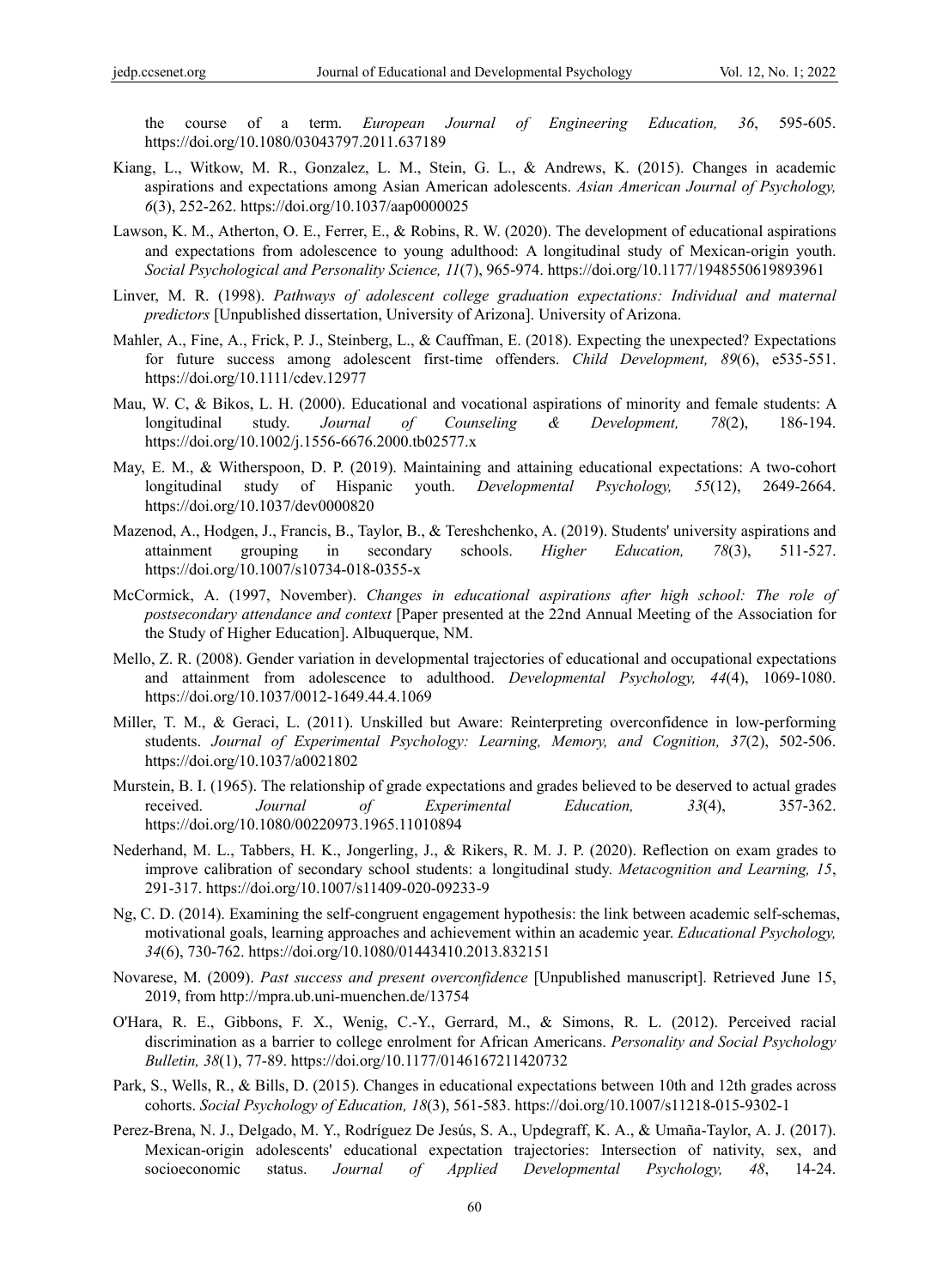https://doi.org/10.1016/j.appdev.2016.11.001

- Perkins, K. A. (2017). *Educational attainment expectations, perceptions of adult social support at school, and perceptions of barriers: School-based pathways to educational success among Black youth* [Unpublished doctoral dissertation]. University of North Carolina at Chapel Hill.
- Rimkute, L., Hirvonen, R., Tolvanen, A., Aunola, K., & Nurmi, J.-E. (2012). Parents' role in adolescents' educational expectations. *Scandinavian Journal of Educational Research, 56*, 571-590. https://doi.org/10.1080/00313831.2011.621133
- Roche, K. M., Calzada, E. J., Ghazarian, S. R., Little, T. D., Lambert, S. F., & Schulenberg, J. (2016). Longitudinal pathways to educational attainment for youth in Mexican and Central American immigrant families. *Journal of Latina/o Psychology, 5*, 12-26. https://doi.org/10.1037/lat0000059
- Rumbaut, R. G. (1997). Achievement and ambition among children of immigrants in Southern California [Working paper, Department of Sociology]. Michigan State University. Retrieved October 13, 2021, from https://econwpa.ub.uni-muenchen.de/econ-wp/mac/papers/9802/9802008.pdf
- Saenz, G. D., Geraci, L., Miller, T. M., & Tirso, R. (2017). Metacognition in the classroom: The association between students' exam predictions and their desired grades. *Consciousness and Cognition, 51*, 125-139. https://doi.org/10.1016/j.concog.2017.03.002
- Serra, M. J., & DeMarree, K. G. (2016). Unskilled and unaware in the classroom: College students' desired grades predict their biased grade predictions. *Memory & Cognition, 44*, 1127-1137. https://doi.org/10.3758/s13421-016-0624-9
- Shepperd, J. A., Ouellette, J. A., & Fernandez, J. K. (1996). Abandoning unrealistic optimism: Performance estimates and the temporal proximity of self-relevant feedback. *Journal of Personality and Social Psychology, 70*(4), 844-855. https://doi.org/10.1037/0022-3514.70.4.844
- Smith, E. N. (2008). *Longitudinal accounts of help-seeking behavior: An image theory alternative* [Unpublished master thesis]. Bowling Green State University.
- Steele, S. L., & Eccles, J. S. (1995, April). *Predicting adolescents' academic expectations over time: Understanding the roles of gender, ethnicity, and SES* [Paper presented at the Biennial Meeting of the Society of Research on Adolescence]. Indianapolis, IN.
- Stinebrickner, T. R., & Stinebrickner, R. (2009). *Learning about academic ability and the college dropout decision* [Working paper 14810]. National Bureau of Economic Research. https://doi.org/10.3386/w14810
- Tomaszewski, W., Huang, Y., Xiang, N., Flesken, A., McCourt, B., & McCarthy, I. (2021). Investigating the drivers of higher education expectations among students from low and high socio-economic backgrounds in Australia. *International Journal of Educational Research, 109*, 101822. https://doi.org/10.1016/j.ijer.2021.101822
- Tseng, M. C. (2021). Dynamic effect of success expectation and interest value on mathematic achievement: Dynamic structural equation model analysis [in Chinese]. Journal of Research in Education Sciences, 66(2), 145-173. https://doi.org/10.6209/JORIES.202106\_66(2).0005
- Turner, T.A. (2016). *Am I able to predict how I will do? Examining calibration in an undergraduate biology course* [Unpublished master thesis] University of Kentucky. https://doi.org/10.13023/ETD.2016.138
- Tynkkynen, L., Tolvanen, A., & Salmela-Aro, K. (2012). Trajectories of educational expectations from adolescence to young adulthood in Finland. *Developmental Psychology, 48*(6), 1674-1685. https://doi.org/10.1037/a0027245
- Updegraff, K. A., Umana-Taylor, A. J., McHale, S. M., Wheeler, L. A., & Perez-Brena, N. J. (2012). Mexican-origin youth's cultural orientations and adjustment: Changes from early to late adolescence. *Child Development, 83*(5), 1655-1671. https://doi.org/10.1111/j.1467-8624.2012.01800.x
- Vernon, L., Watson, S. J., & Taggart, A. (2018). University aspirational pathways for metropolitan and regional students: Implications for supporting school-university outreach partnerships. *Australian and International Journal of Rural Education, 28*(1), 87-103.
- Zhang, Y. (2012). *The hopes carry them on: Early educational expectations and later educational outcomes in rural Gansu, China* [Unpublished dissertation]. University of Pennsylvania.